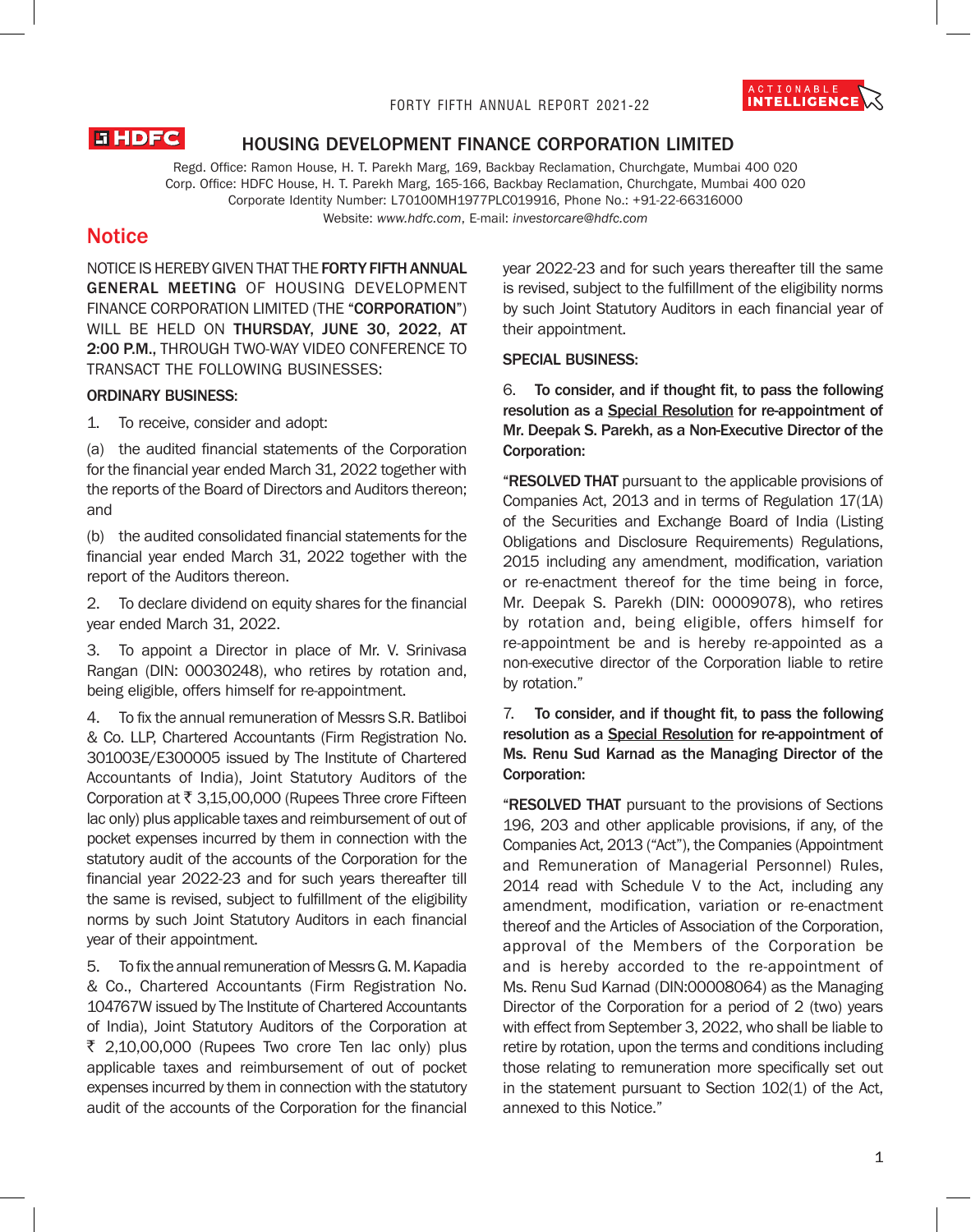

"RESOLVED FURTHER THAT the Board of Directors of the Corporation (hereinafter referred to as the "Board" which term shall be deemed to include the Nomination and Remuneration Committee of Directors duly constituted by the Board to exercise its powers conferred by this resolution) be and is hereby authorised to alter and vary the terms and conditions of the said re-appointment including authority, from time to time, to determine the amount of salary and commission as also the nature and amount of perquisites, other benefits and allowances payable to Ms. Renu Sud Karnad in such manner as may be agreed to between the Board and Ms. Karnad, subject to the maximum limit approved by the Members of the Corporation in this regard and the limits prescribed under Section 197 of the Act including any amendment, modification, variation or re-enactment thereof and to do all such acts, deeds, matters and things and execute all such agreements, documents, instruments and writings as may be required in relation to the said re-appointment as it may in its sole and absolute discretion deem fit, to give effect to this resolution."

# 8. To consider, and if thought fit, to pass the following resolution as an Ordinary Resolution for approval of Related Party Transactions with HDFC Bank Limited, an associate company of the Corporation:

"RESOLVED THAT pursuant to Regulation 23 of the Securities and Exchange Board of India (Listing Obligations and Disclosure Requirements) Regulations, 2015 ("Listing Regulations"), Section 188 of the Companies Act, 2013 read with the Companies (Meetings of Board and its Powers) Rules, 2014 and any other applicable provisions, including any amendment, modification, variation or re-enactment thereof, the Members of the Corporation do hereby accord their approval to the Board of Directors of the Corporation (hereinafter referred to as the "Board" which term shall be deemed to include the Audit and Governance Commitee of Directors duly constituted by the Board to exercise its powers conferred by this resolution), for carrying out and/or continuing with arrangements and transactions (whether by way of an individual transaction or transactions taken together or series of transactions or otherwise) from the conclusion of this Annual General Meeting till the conclusion of the 46<sup>th</sup> Annual General Meeting of the Corporation with HDFC Bank Limited ("HDFC Bank"), being a related party, whether by way

of renewal(s) or extension(s) or modification(s) of earlier arrangements/transactions or otherwise including the following transactions, subject to applicable regulations:

(i) routine banking transactions;

(ii) sourcing of home loans for the Corporation by HDFC Bank against the consideration of commission agreed upon or as may be mutually agreed upon from time to time;

(iii) assignment/securitisation of such percentage of home loan sourced by HDFC Bank or others, agreed upon or as may be mutually agreed upon from time to time;

(iv) servicing of home loans assigned/ securitised against the consideration agreed upon or as may be mutually agreed upon, from time to time;

(v) availing of any loans, advances, credit facilities, or any other form of fund-based facilities, guarantees, letters of credit, or any other form of non-fund based facilities on such terms and conditions as per the applicable policies of HDFC Bank;

(vi) transactions in derivatives wherein HDFC Bank would be the authorised dealer in foreign exchange;

(vii) Repo/Reverse Repo transactions; and

(viii) any other transactions including those more specifically set out in the statement pursuant to Section 102(1) of the Companies Act, 2013, annexed to this Notice, including but not limited to placing of fixed deposits, receipt of dividend and issuance of non-convertible debentures,

notwithstanding that all the above transactions individually or in aggregate, may exceed the limits prescribed under the Listing Regulations or any other materiality threshold as may be applicable, from time to time."

"RESOLVED FURTHER THAT the Board be and is hereby authorised to do all such acts, deeds, matters and things and execute all such agreements, documents, instruments and writings as may be required, with power to settle all questions, difficulties or doubts that may arise in relation to the above as it may in its sole and absolute discretion deem fit and to delegate all or any of its powers herein conferred to any Committee of Directors and/or director(s) and/or officer(s) of the Corporation, to give effect to this resolution."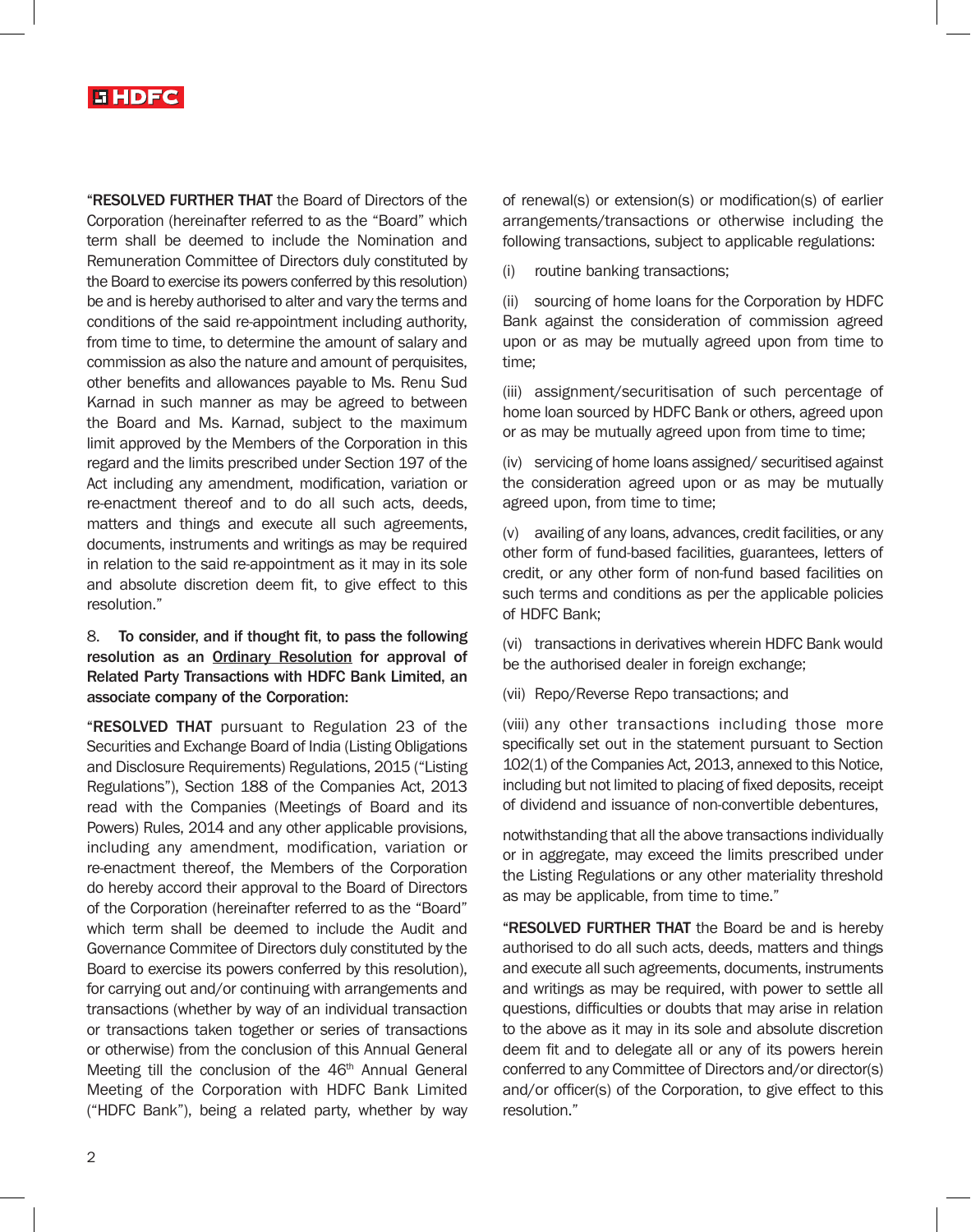ACTIONABLE<br>INTELLIGENCE

9. To consider, and if thought fit, to pass the following resolution as an Ordinary Resolution for approval of Related Party Transactions with HDFC Life Insurance Company Limited, an associate company of the Corporation:

"RESOLVED THAT pursuant to Regulation 23 of the Securities and Exchange Board of India (Listing Obligations and Disclosure Requirements) Regulations, 2015 ("Listing Regulations"), Section 188 of the Companies Act, 2013 read with Companies (Meetings of Board and its Powers) Rules, 2014 and any other applicable provisions, including any amendment, modification, variation or re-enactment thereof, the Members of the Corporation do hereby accord their approval to the Board of Directors of the Corporation (hereinafter referred to as the "Board" which term shall be deemed to include the Audit and Governance Commitee of Directors duly constituted by the Board, to exercise its powers conferred by this resolution), for carrying out and/ or continuing with arrangements and transactions (whether by way of an individual transaction or transactions taken together or series of transactions or otherwise) during the financial year 2022-23, with HDFC Life Insurance Company Limited ("HDFC Life"), being a related party, whether by way of renewal(s) or extension(s) or modification(s) of earlier arrangements/ transactions or otherwise including the following transactions, subject to applicable regulations:

(i) receipt of dividend;

(ii) investment in equity shares;

(iii) issuance of non-convertible debentures and transactions incidental thereto; and

(iv) any other transactions including but not limited to reimbursement of expenses and receipt of name usage fees, if any,

notwithstanding that all these transactions individually or in aggregate, may exceed the limits prescribed under the Listing Regulations or any other materiality threshold as may be applicable, from time to time."

"RESOLVED FURTHER THAT the Board be and is hereby authorised to do all such acts, deeds, matters and things and execute all such agreements, documents, instruments and writings as may be required, with power to settle all questions, difficulties or doubts that may arise in relation

to the above as it may in its sole and absolute discretion deem fit and to delegate all or any of its powers herein conferred to any Committee of Directors and/or director(s) and/or officer(s) of the Corporation, to give effect to this resolution."

10. To consider, and if thought fit, to pass the following resolution as a Special Resolution for issuance of Redeemable Non-Convertible Debentures and/or other hybrid instruments on a private placement basis:

"RESOLVED THAT pursuant to the provisions of Sections 42, 71 and other applicable provisions, if any, of the Companies Act, 2013, the Master Direction – Non-Banking Financial Company – Housing Finance Company (Reserve Bank) Directions, 2021 ("RBI-HFC Directions"), the Companies (Prospectus and Allotment of Securities) Rules, 2014, the Companies (Share Capital and Debentures) Rules, 2014, the Securities and Exchange Board of India (Issue and Listing of Non-Convertible Securities) Regulations, 2021 and the Securities and Exchange Board of India (Listing Obligations and Disclosure Requirements) Regulations, 2015, including any amendment, modification, variation or re-enactment thereof and other applicable guidelines, directions or laws, the approval of the Members of the Corporation be and is hereby accorded to the Board of Directors of the Corporation (hereinafter referred to as the "Board" which term shall be deemed to include any committee(s) constituted/to be constituted by the Board, from time to time, to exercise its powers conferred by this resolution), to issue Redeemable Non-Convertible Debentures ("NCDs") secured or unsecured and/or any other hybrid instruments (not in the nature of equity shares) which may or may not be classified as being Tier II capital under the provisions of RBI-HFC Directions for cash either at par or premium or at a discount to the face value, for an aggregate amount not exceeding ₹ 1,25,000 crore (Rupees One lac Twenty Five thousand crore only) under one or more shelf disclosure document(s) and/or under one or more letter(s) of offer as may be issued by the Corporation and in one or more series, during a period of one year commencing from the date of this Annual General Meeting, on a private placement basis and on such terms and conditions as the Board may deem fit and appropriate for each series, as the case may be; provided however that the borrowings including by way of issue of NCDs and/or any other hybrid instruments shall be within the overall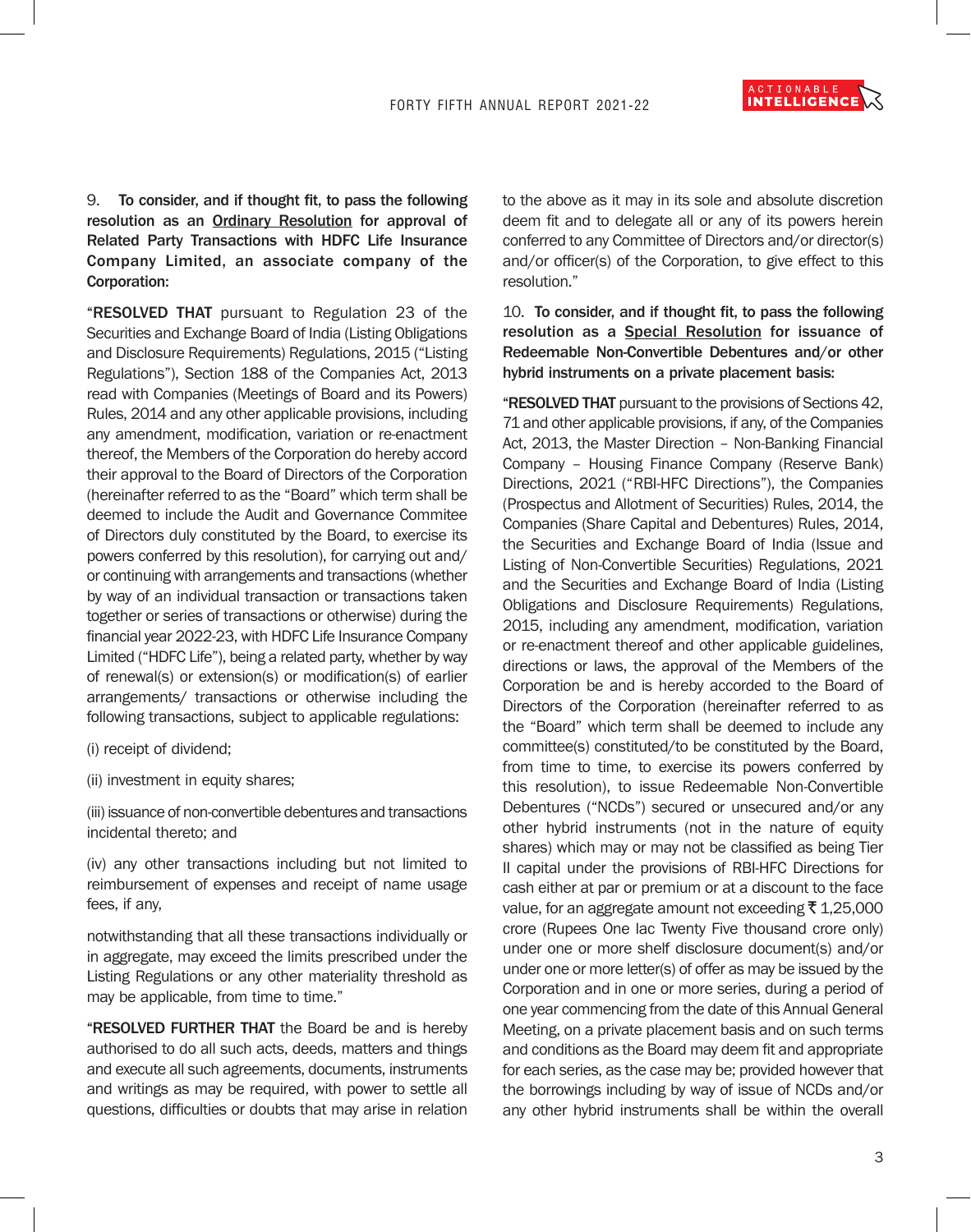

limit of borrowings as approved by the Members of the Corporation, from time to time."

"RESOLVED FURTHER THAT the Board be and is hereby authorised to do all such acts, deeds, matters and things and execute all such agreements, documents, instruments and writings as may be required, with power to settle all questions, difficulties or doubts that may arise in relation to the above as it may in its sole and absolute discretion deem fit and to delegate all or any of its powers herein conferred to any Committee of Directors and/or director(s) and/or officer(s) of the Corporation, to give effect to this resolution."

By Order of the Board

May 2, 2022

Ajay Agarwal MUMBAI Company Secretary<br>May 2. 2022 TCS: 9023

### NOTES:

i. The Corporation has appointed Link Intime India Private Limited (Link Intime), a SEBI Registered Category – I Registrar and Share Transfer Agent, having Registration no. INR000004058 as its Registrar and Share Transfer Agent with effect from April 1, 2022 and consequently, the existing in-house share transfer facility has been withdrawn from the said date. In view of the above arrangement, we request you to send/deliver all documents/correspondence/queries for transmission, dematerialisation, rematerialisation, loss of share certificates, non-receipt of dividend and various other investor services in respect of the Corporation's securities to the below mentioned address:

#### Registrar and Share Transfer Agent

Link Intime India Private Limited Unit: Housing Development Finance Corporation Limited C-101, 247 Park, L.B.S. Marg, Vikhroli (West), Mumbai-400 083. Tel. no.: +91-22-49186151, E-mail : *rnt.helpdesk@linkintime.co.in* Website: *www.linkintime.co.in*

- In accordance with the General Circular No. 14/2020 dated April 8, 2020, General Circular No. 17/2020 dated April 13, 2020, General Circular No. 20/2020 dated May 5, 2020 read with General Circular No. 02/2021 dated January 13, 2021, General Circular No. 19/2021 dated December 8, 2021 and General Circular No. 21/2021 dated December 14, 2021 issued by the Ministry of Corporate Affairs (MCA) (hereinafter collectively referred to as "MCA circulars"), applicable provisions of the Companies Act, 2013 and the rules made thereunder and Securities and Exchange Board of India (SEBI) (Listing Obligations and Disclosure Requirements) Regulations, 2015 (Listing Regulations), the Corporation would be providing a two-way Video Conference (VC) facility in order to provide an opportunity to all its Members to participate virtually at this AGM.
- iii The Corporation has availed the services of National Securities Depository Limited ("NSDL") for providing VC facility and e-voting.

# iv. Process for e-voting and participation at the AGM through VC

#### A. E-voting

In compliance with the provisions of Regulation 44 of the Listing Regulations, Section 108 of the Companies Act, 2013 read with Rule 20 of the Companies (Management and Administration) Rules, 2014, as amended, MCA circulars and the Secretarial Standard on General Meetings issued by The Institute of Company Secretaries of India, the Corporation is providing a facility to all its Members to enable them to cast their vote on the resolutions listed in this Notice by electronic means i.e. remote e-voting prior to the AGM and also during the AGM (for those Members who have not exercised their votes through remote e-voting).

SEBI vide circular SEBI/HO/CFD/CMD/CIR/P/2020/242 dated December 9, 2020, has enabled e-voting for all the individual demat account holders by way of a single login credential through their demat accounts and/or website of the depositories/depository participants (DP), in an attempt to increase the participation of the shareholders as also improve the efficacy of the voting process.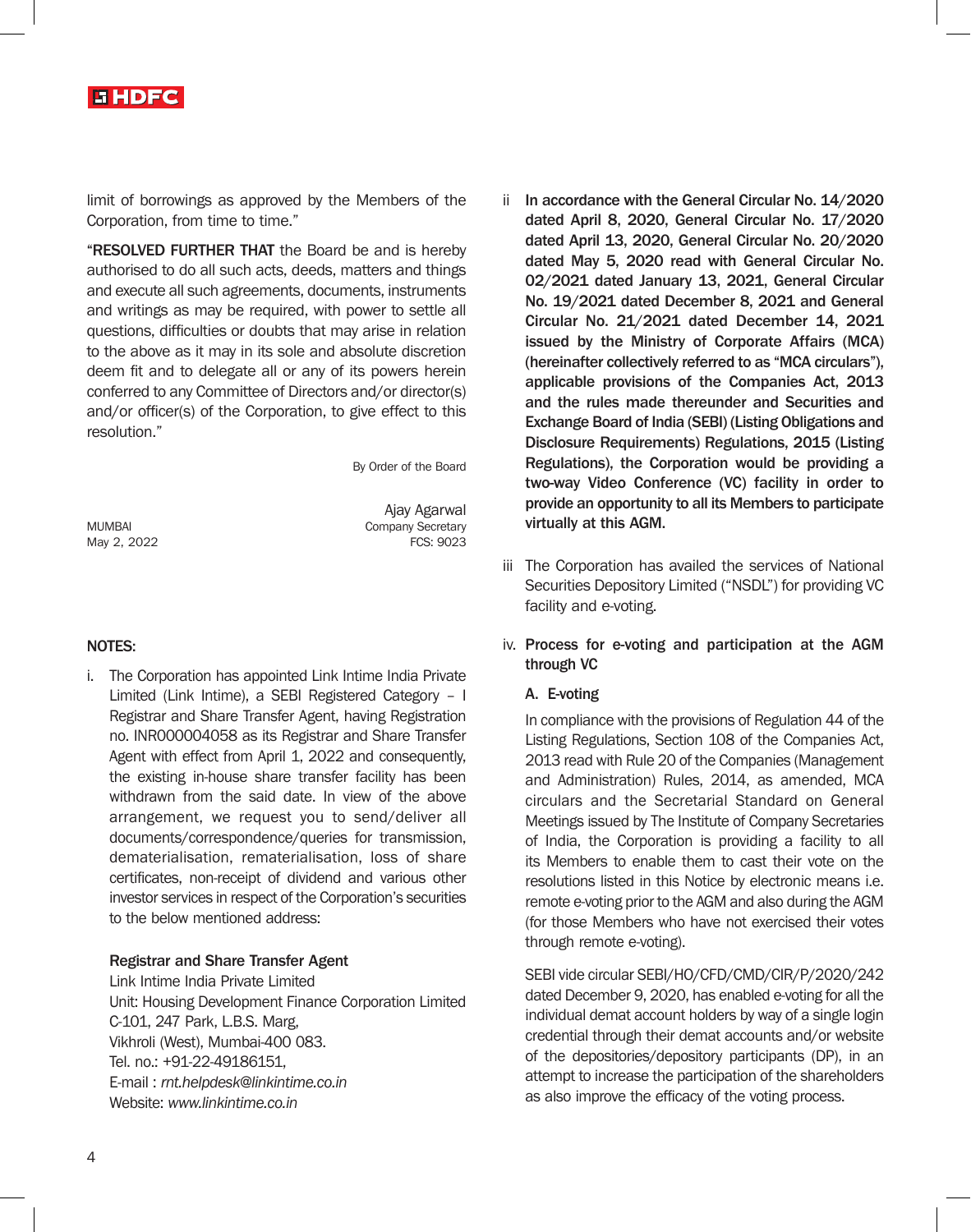#### I. Process for remote e-voting

| Individual Shareholders holding shares in electronic form                                                                                                                                                                                                                                            |                                                                                                                                                                                                           |                                                                                                                                         |                                                                                                                                                                       | Shareholders holding shares in physical form or shareholders<br>other than individual                                                                                     |                                                                                                                                                                                                                                                                                                                                                                                                                                                          |                                                                                                                                        |                                                                                                                                     |
|------------------------------------------------------------------------------------------------------------------------------------------------------------------------------------------------------------------------------------------------------------------------------------------------------|-----------------------------------------------------------------------------------------------------------------------------------------------------------------------------------------------------------|-----------------------------------------------------------------------------------------------------------------------------------------|-----------------------------------------------------------------------------------------------------------------------------------------------------------------------|---------------------------------------------------------------------------------------------------------------------------------------------------------------------------|----------------------------------------------------------------------------------------------------------------------------------------------------------------------------------------------------------------------------------------------------------------------------------------------------------------------------------------------------------------------------------------------------------------------------------------------------------|----------------------------------------------------------------------------------------------------------------------------------------|-------------------------------------------------------------------------------------------------------------------------------------|
| <b>NSDL</b>                                                                                                                                                                                                                                                                                          |                                                                                                                                                                                                           | <b>CDSL</b>                                                                                                                             |                                                                                                                                                                       | Login through DP                                                                                                                                                          |                                                                                                                                                                                                                                                                                                                                                                                                                                                          |                                                                                                                                        |                                                                                                                                     |
| Members<br>already<br>registered for NSDL IDeAS<br>facility                                                                                                                                                                                                                                          | Members not registered for<br><b>NSDL IDeAS facility</b>                                                                                                                                                  | Members who have opted<br>for Easi/Easiest facility                                                                                     | Members not registered for<br>Easi/Easiest facility                                                                                                                   | Members can also<br>login using the login<br>credentials of their demat<br>account through their DP<br>registered with NSDL/<br>CDSL for e-Voting facility.               | Personal Computer or on a mobile.                                                                                                                                                                                                                                                                                                                                                                                                                        | Visit the e-Voting website of NSDL at https://www.evoting.nsdl.com either on a                                                         |                                                                                                                                     |
| Please visit the e-Services<br>website of NSDL: https://<br>eservices.nsdl.com either<br>on a Personal Computer<br>or on a mobile                                                                                                                                                                    | May register at the<br>option available at https://<br>eservices.nsdl.com.<br>Select "Register Online<br>for IDeAS" Portal or click<br>at https://eservices.<br>nsdl.com/SecureWeb/<br>IdeasDirectReg.jsp | Please click on https://<br>web.cdslindia.com/<br>myeasi/home/login or<br>www.cdslindia.com and<br>click on login-New System<br>Myeasi. | May register at the option<br>available at https://<br>web.cdslindia.com/<br>myeasi/Registration/<br>EasiRegistration                                                 | After login, you will be<br>able to see e-voting<br>option. Click on e-voting<br>option.                                                                                  | Click on "Shareholder/Member" login.                                                                                                                                                                                                                                                                                                                                                                                                                     |                                                                                                                                        |                                                                                                                                     |
| Click on the "Beneficial<br>Owner" icon under<br>"Login" which is available<br>under "IDeAS" section<br>on the homepage of<br>e-services.                                                                                                                                                            | Alternatively, the Members<br>may visit the e-Voting<br>website of NSDL at<br>https://www.evoting.nsdl.<br>com either on a Personal<br>Computer or on a mobile.                                           | Kindly enter your USER ID<br>and Password.                                                                                              | Alternatively, the Member<br>can directly access e-Voting<br>page by providing Demat<br>Account Number and<br>PAN No. from a link in www.<br>cdslindia.com home page. | After successfu<br>authentication, you will<br>be redirected to NSDL/<br>CDSL Depository site,<br>wherein you can see<br>e-voting feature.                                | Kindly enter your User ID and Password/OTP/Verification Code as shown on the<br>screen.<br>Alternatively, if you are registered for NSDL eservices i.e. IDeAS, you can log-in at<br>https://eservices.nsdl.com with your existing IDeAS login. Once you log-in to NSDL<br>eservices after using your log-in credentials, Click on e-voting services. Click on<br>"Access to e-voting" under e-Voting services and you will be able to see e-voting page. |                                                                                                                                        |                                                                                                                                     |
| Kindly enter your User ID<br>and Password.                                                                                                                                                                                                                                                           | Click on "Shareholder/<br>Member" login.                                                                                                                                                                  | After successful login<br>of Easi/Easiest, you will<br>be also able to see the<br>E-Voting Menu.                                        | An OTP will be sent on the<br>registered Mobile number<br>and e-mail id for user<br>authentication.                                                                   |                                                                                                                                                                           | Manner of holding shares i.e. Demat mode (NSDL or CDSL) or Physical mode and<br>the USER ID is:                                                                                                                                                                                                                                                                                                                                                          |                                                                                                                                        |                                                                                                                                     |
| After successful<br>authentication, you will<br>be able to see e-voting<br>services.                                                                                                                                                                                                                 | Kindly enter your User ID<br>(i.e. your 16 digit demat<br>account number held with<br>NSDL), Password/OTP<br>and a Verification Code as<br>shown on the screen and<br>Click on Login.                     |                                                                                                                                         |                                                                                                                                                                       |                                                                                                                                                                           | <b>NSDL</b><br>8 Character DP ID followed<br>by 8 Digit Client ID<br>(For example, if your<br>DP ID is IN300*** and<br>Client ID is $12******$                                                                                                                                                                                                                                                                                                           | <b>CDSL</b><br>16 Digit Beneficiary ID<br>(For example if your<br>Beneficiary ID is<br>$12*******************$<br>then your user ID is | Physical<br>EVEN i.e. 119828+<br>Folio Number registered<br>with the Corporation<br>(For example, if your<br>Folio Number is 001*** |
|                                                                                                                                                                                                                                                                                                      | After successful<br>authentication, you will<br>be redirected to NSDL<br>Depository site wherein you<br>can see e-voting services.                                                                        |                                                                                                                                         |                                                                                                                                                                       |                                                                                                                                                                           | then your user ID is<br>$IN300***12******$ ).                                                                                                                                                                                                                                                                                                                                                                                                            | $12***************$                                                                                                                    | and EVEN is 119828<br>then your user ID is<br>119828 ******).                                                                       |
| Click on "Access to e-voting" under e-Voting services<br>Click on the link of e-voting service provider i.e. NSDL.<br>and you will be able to see e-Voting page.                                                                                                                                     |                                                                                                                                                                                                           |                                                                                                                                         | is in active status.                                                                                                                                                  | After successful login as mentioned above, you will be able to see all the companies<br>"EVEN" in which you are holding shares and whose voting cycle and General meeting |                                                                                                                                                                                                                                                                                                                                                                                                                                                          |                                                                                                                                        |                                                                                                                                     |
| Click on options available against Housing Development Finance Corporation Limited or e-voting service provider i.e. NSDL and you will<br>be re-directed to NSDL e-voting website for casting your vote during the remote e-voting period or joining virtual meeting & voting during<br>the meeting. |                                                                                                                                                                                                           |                                                                                                                                         |                                                                                                                                                                       | Select "EVEN" of Housing Development Finance Corporation Limited i.e. 119828.                                                                                             |                                                                                                                                                                                                                                                                                                                                                                                                                                                          |                                                                                                                                        |                                                                                                                                     |

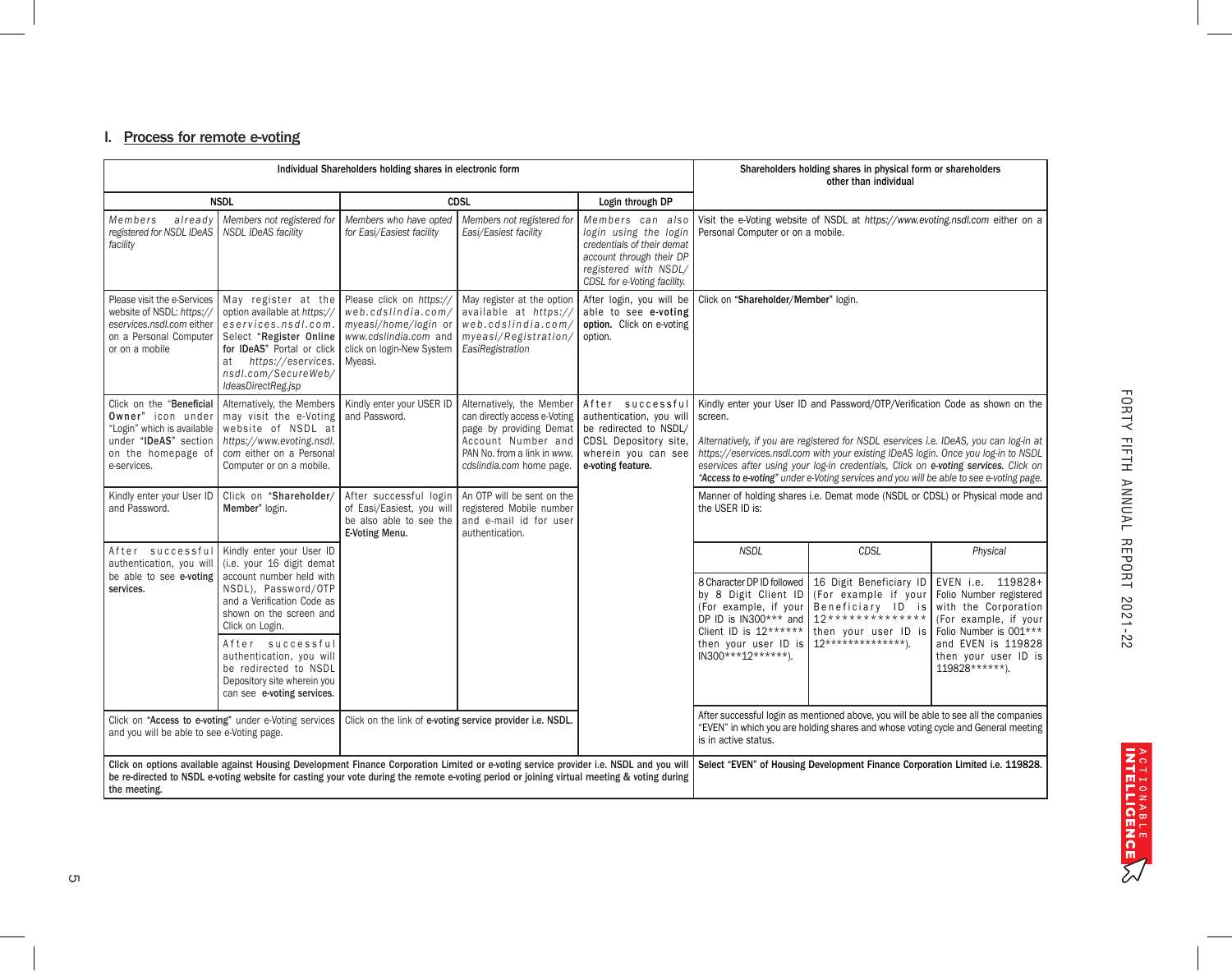

- After successful login as mentioned above, cast your vote by selecting appropriate option i.e. assent or dissent, verify/modify the number of shares for which you wish to cast your vote and click on "Submit" and also "Confirm" when prompted.
- Once you cast vote and upon confirmation, the message "Vote cast successfully" will be displayed.
- You shall also receive a confirmatory SMS from NSDL that the vote has been cast.

In case of any queries, please refer to the FAQs-Shareholders and e-voting User Manual-Shareholder available in the Downloads section at *www.evoting.nsdl.com* or call on Toll Free Nos.: 1800 1020 990 or 1800 224 430 or send a request to Ms. Pallavi Mhatre, Manager at *evoting@nsdl.co.in.*

### II. Process for e-voting during the AGM

- Necessary arrangements have been made for those Members who have not cast their vote through remote e-voting, for voting during the AGM by electronic means.
- The procedure for e-voting on the day of the AGM is same as the instructions mentioned above.
- Once the Chairman announces the commencement of voting, this facility would be made available for 30 minutes thereafter.
- Members who have cast their vote electronically may participate at the AGM but shall not be entitled to vote again.

### B. Participation at the AGM through VC

- Members can attend the AGM through VC by following the process for e-voting as mentioned above.
- After successful login, members can see link of "VC/OAVM" placed under "Join General Meeting" menu against Housing Development Finance Corporation Limited.
- Members are requested to click on VC/OAVM link placed under Join General Meeting menu. The link for VC/OAVM will be available in Shareholder/Member login where the EVEN i.e. 119828 of Housing Development Finance Corporation Limited will be displayed.
- You would be able to participate in the AGM and your attendance would be counted for the purpose of quorum.
- The Members can also view the proceedings of the AGM through the Corporation's website.
- Please note that the Members connecting from mobile devices or tablets or laptop via mobile hotspot may experience audio/video loss due to fluctuation in their respective network. It is therefore recommended to use stable Wi-Fi or LAN Connection to mitigate any kind of technical glitches. Members are encouraged to join the AGM through Laptops for better experience.
- The link for joining the AGM through VC will be activated 30 minutes before the scheduled starttime of the AGM and will remain open throughout the AGM.
- Members facing any problem in attending the AGM through VC can contact Mr. Anubhav Saxena, Assistant Manager at *anubhavs@nsdl.co.in* or call on Toll Free Nos.: 1800 1020 990 or 1800 224 430.
- Password details for Members holding shares in physical form or Members other than individuals are given below:
- If you are using NSDL e-voting system for the first time, you will need to retrieve the 'initial password' which was communicated to you by NSDL. Once you retrieve your 'initial password', you need to enter the 'initial password' and the system will force you to change your password.

How to retrieve your 'initial password'?

a. If your e-mail is registered, your 'initial password' is communicated to you on your e-mail. Trace the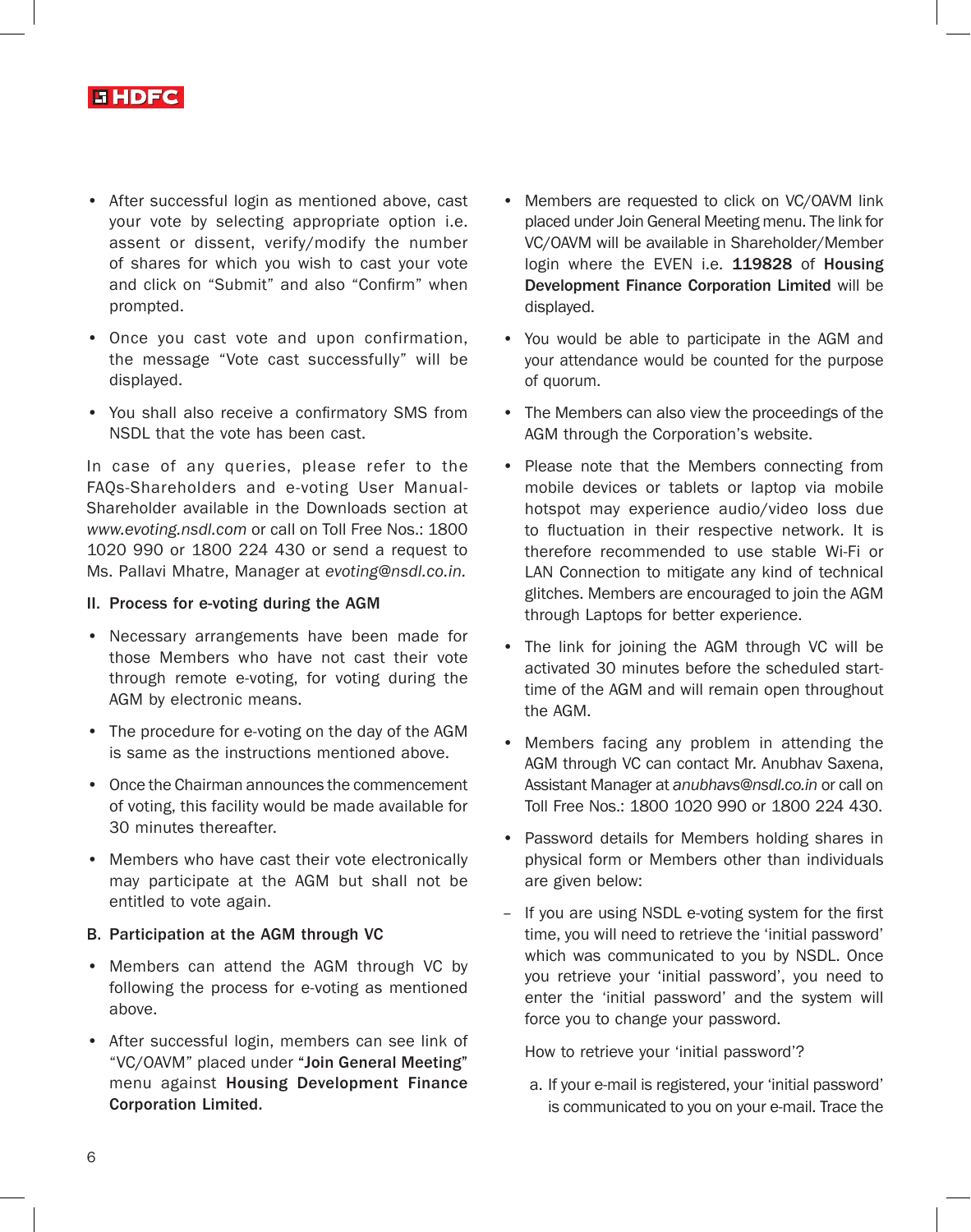

e-mail sent to you from NSDL in your mailbox from *evoting@nsdl.co.in.* Open the e-mail and the attachment i.e., .pdf file. The password to open the .pdf file is your 8-digit client ID for NSDL account, last 8 digits of client ID for CDSL account or folio number for shares held in physical form. The .pdf file contains your 'User ID' and your 'initial password'.

- b. In case you have not registered your e-mail, you may obtain the user ID and password by sending a request to *evoting@nsdl.co.in.*
- If you are unable to retrieve or have not received the 'initial password' or have forgotten your password:
	- a. Click on "Forgot User Details/Password?" (If you are holding shares in your demat account with NSDL or CDSL) option available on *www.evoting.nsdl.com.*
	- b. "Physical User Reset Password?" (If you are holding shares in physical mode) option available on *www.evoting.nsdl.com.*
	- c. If you are still unable to get the password by aforesaid two options, you can send a request at *evoting@nsdl.co.in* mentioning your demat account number/folio number, PAN, name and registered address.
	- d. Members can also use OTP based login for casting votes on e-voting system of NSDL.
- After entering your password, click on Agree to "Terms and Conditions" by selecting the check box.
- Now, you will have to click "Login" button.
- After you click "Login" button, home page of e-voting will open.
- Kindly follow e-voting process mentioned above for casting your vote.
- Helpdesk for individual Members holding securities in demat mode for any technical issues related to

login through Depository i.e. NSDL and CDSL:

| Login type            | Helpdesk details                              |  |  |
|-----------------------|-----------------------------------------------|--|--|
| Individual Members    | Contact NSDL helpdesk                         |  |  |
|                       | holding securities in by sending a request at |  |  |
| demat mode with       | evoting@nsdl.co.in or call at toll            |  |  |
| <b>NSDL</b>           | free nos.: 1800 1020 990 or 1800              |  |  |
|                       | 224 430.                                      |  |  |
|                       | Individual Members   Contact CDSL helpdesk by |  |  |
| holding securities in | sending a request at helpdesk.                |  |  |
| demat mode with       | evoting@cdslindia.com or contact              |  |  |
| CDSL                  | 022-23058738 or 022-23058543.                 |  |  |

v. Some of the important details regarding the remote e-voting facility are provided below:

| Cut-off date for determining the | Thursday, June 23, 2022  |
|----------------------------------|--------------------------|
| Members entitled to vote         |                          |
| Commencement of remote           | Monday, June 27, 2022 at |
| e-voting period                  | $10:00$ a.m.             |
| End of remote e-voting period    | Wednesday, June 29, 2022 |
|                                  | at 5:00 p.m.             |

The remote e-voting module will be disabled by NSDL at 5:00 p.m. on Wednesday, June 29, 2022.

vi. Any person holding shares in physical form and non-individuals, who becomes a Member of the Corporation after dispatch of the Notice of the AGM and holds shares as on the cut-off date or who has not registered his/her e-mail address, may obtain the User ID and password by sending a request to *evoting@nsdl.co.in.* 

Individuals holding shares in demat mode who become a Member of the Corporation after sending of the Notice and holding shares as on the cut-off date, may follow steps mentioned above for casting his/her vote during the remote e-voting period or joining virtual meeting and voting during the meeting.

vii. A person who is not a Member as on the cut-off date for e-voting should treat this Notice solely for information purposes.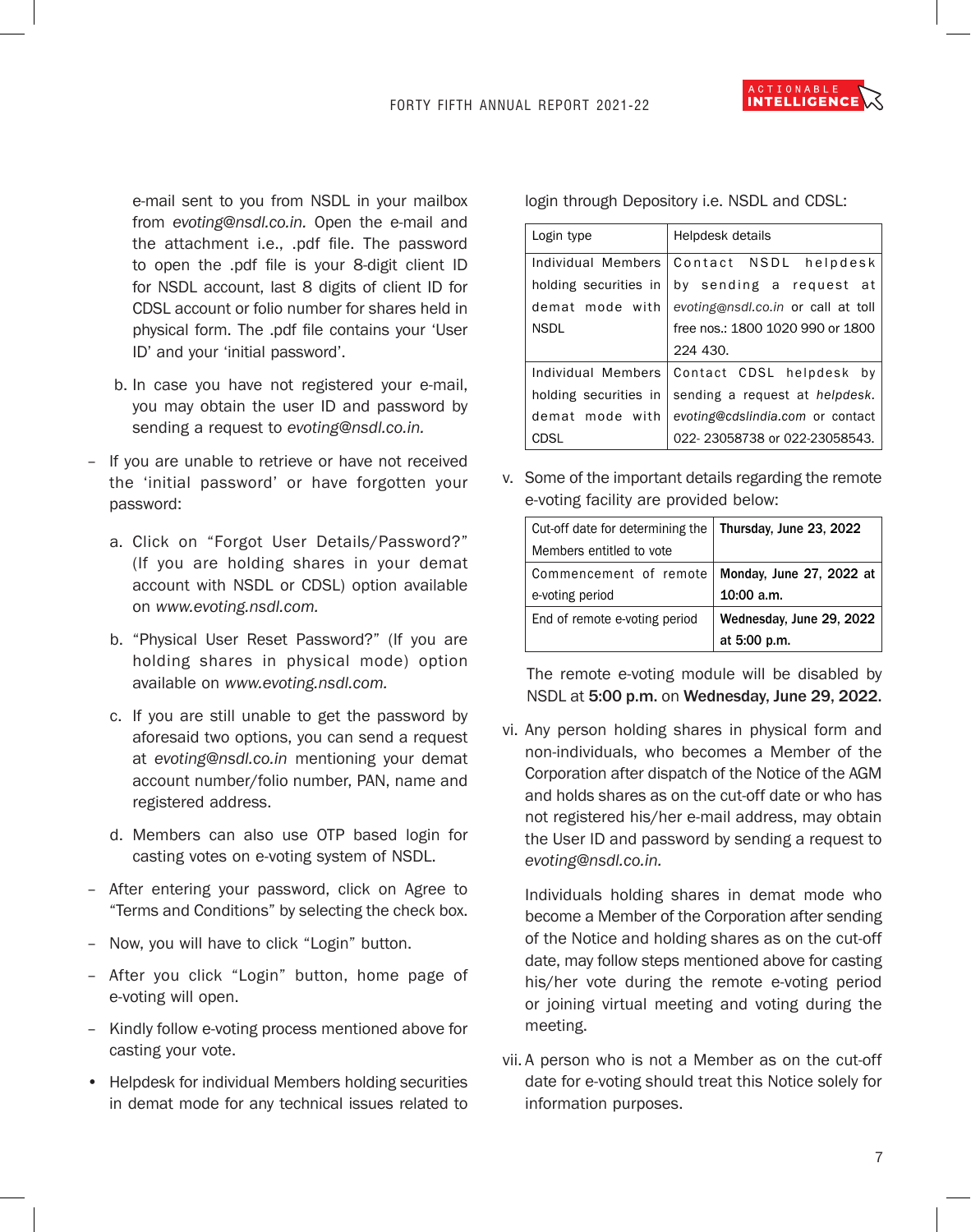

- viii. The voting rights of Members shall be in proportion to their share in the paid-up equity share capital of the Corporation as on the cut-off date i.e., Thursday, June 23, 2022.
- ix. In case of joint holders, the Member whose name appears higher in the order of names as per the Register of Members of the Corporation will be entitled to vote at the AGM, provided the votes are not already cast through remote e-voting.
- x. As per the directions of SEBI and MCA, the option of appointing proxies shall not be available to the Members of the Corporation for this AGM. Accordingly, Proxy Form and Attendance Slip including Route Map are not annexed to this Notice.
- xi. Institutional/corporate members intending to participate and vote during the AGM, are requested to send a certified copy of the board resolution authorising their representative(s) to attend and vote on their behalf, to the Scrutinizer through e-mail at *scrutinizer@hdfc.com* with a copy marked to *evoting@nsdl.co.in* by quoting the concerned DP ID and Client ID or Folio Number. The said documents can also be uploaded under "Upload Board Resolution/Authority Letter" displayed under "e-voting" tab.
- xii. Mr. Bhaskar Upadhyay (Membership No. FCS 8663), Partner, Messrs N L Bhatia & Associates, Practising Company Secretaries (C.P. No. 9625) having communicated his willingness, has been appointed by the Corporation to act as a Scrutinizer to oversee e-voting process.
- xiii.The Scrutinizer shall submit a consolidated report on the total votes cast in favour of or against, if any, on each of the resolutions set out in this Notice, not later than 48 hours from the conclusion of the AGM, to the Chairman of the Corporation. The Chairman or any other person authorised by the Chairman shall declare the results of the voting forthwith.

xiv.The result, along with the Scrutinizer's Report shall be placed on the Corporation's website and NSDL and shall be communicated to BSE Limited and National Stock Exchange of India Limited. The results will also be displayed on the notice board at the registered office and corporate office of the Corporation.

Subject to the receipt of requisite number of votes, the resolutions as set out in this Notice shall be deemed to be passed on the date of the AGM i.e., June 30, 2022.

- xv. The Annual Report of the Corporation for the year ended March 31, 2022 along with this Notice is being sent by e-mail to those Members who have registered their e-mail. The said Annual Report and this Notice shall also be placed at *www.hdfc.com, www.bseindia.com* and *www.nseindia.com.* This Notice shall also be placed on the website of NSDL i.e. *www.evoting.nsdl.com.*
- xvi. The statement pursuant to Section 102(1) of the Companies Act, 2013, in respect of the business under Resolution Nos. 6 to 10 is annexed to this Notice and forms an integral part hereof. Statement in respect of business under Resolution Nos. 4 and 5 has been provided on a voluntary basis.
- xvii. Information with regard to the Directors proposed to be re-appointed, is annexed to this Notice in terms of the Listing Regulations and the Secretarial Standard on General Meetings.
- xviii. Members holding shares in physical form are requested to promptly notify in writing their bank account details/any change therein or change in their address, nomination, e-mail address, mobile number, etc. in Form ISR-1 along with requisite documents as mandated by SEBI, to Link Intime. These details will be updated provided other relevant KYC details are registered for the folio. Members holding shares in electronic form are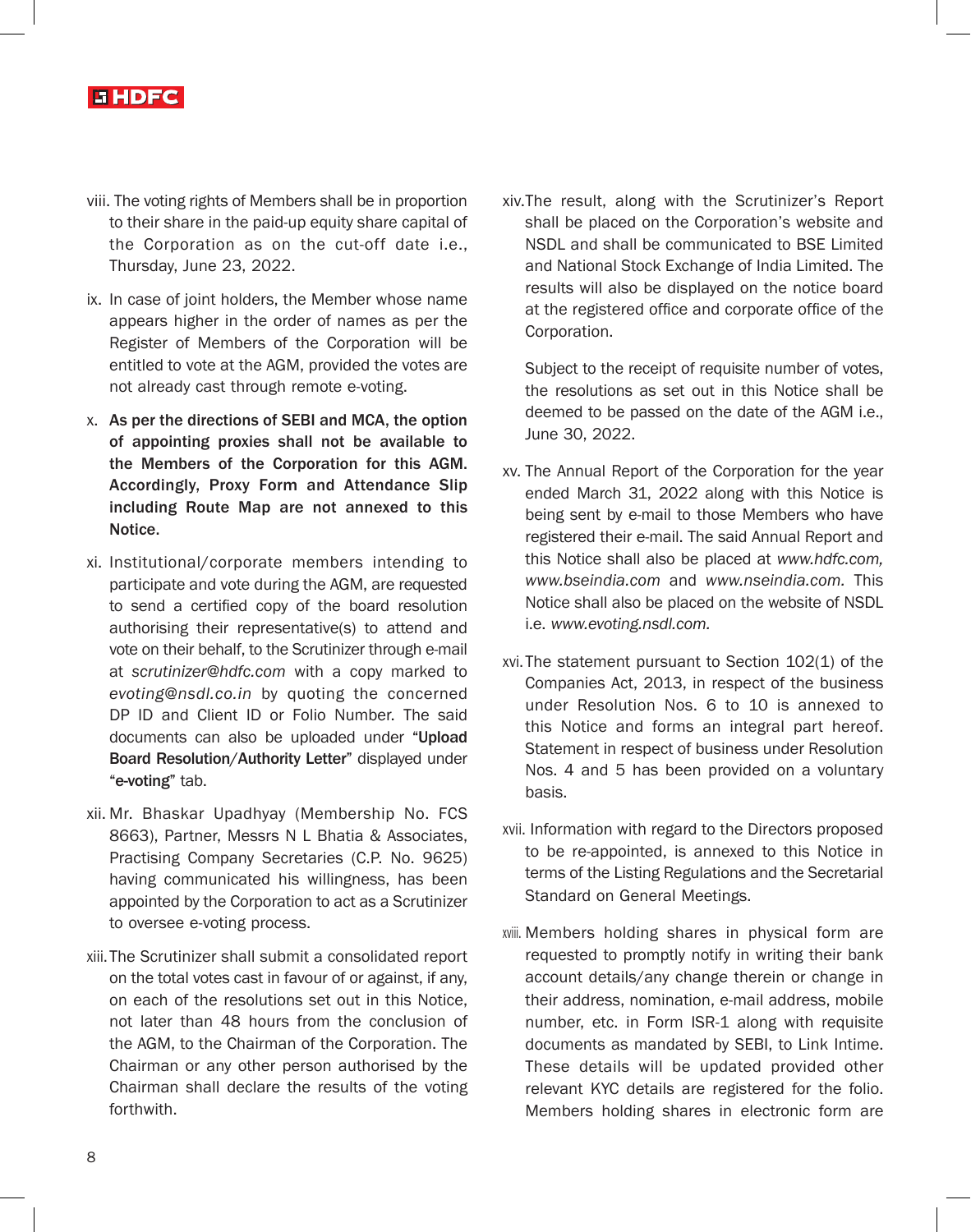ACTIONABLE INTELLIGENCE

requested to notify the change in above particulars directly to their DP.

xix.Members having any queries or questions may send the same to *investorcare@hdfc.com,* 3 days prior to the date of the AGM. This would enable the Corporation to keep the responses ready at the AGM.

Members who would like to express their views or ask questions during the AGM may register themselves by sending an e-mail to *investorcare@hdfc.com.* The Speaker Registration will be open during the period from Monday, June 20, 2022 (10:00 a.m.) to Friday, June 24, 2022 (5:00 p.m.). Only those Members who are registered will be allowed to express their views or ask questions. Members intending to speak at the AGM would require microphone and speakers – built-in or USB plug-in or wireless bluetooth.

The Corporation reserves the right to restrict the number of questions and number of speakers, as appropriate to ensure smooth conduct of the AGM.

xx. In case a Member is desirous of obtaining this Notice or Annual Report in printed form, he/she may write to the Corporation or send an e-mail to *rnt.helpdesk@linkintime.co.in.*

### xxi.Inspection of Documents

*• Up to the date of AGM*

All documents referred to in this Notice and other statutory registers shall be open for inspection by the Members at the registered office of the Corporation on all working days between 10:00 a.m. and 12 noon from the date hereof up to the date of the AGM. The said documents would also be available for virtual inspection on all working days. Members seeking to inspect such documents need to send an e-mail to *investorcare@hdfc.com* requesting the said inspection.

• *During the AGM*

The documents would also be available for inspection during the AGM.

*• General Inspection*

Members seeking to inspect documents permitted under the Companies Act, 2013, during the year, can inspect the same

- Physically at the registered office of the Corporation on all working days between 10:00 a.m. and 12 noon; and
- Virtually on all working days.

Members seeking to inspect such documents need to send an e-mail to *investorcare@hdfc.com* requesting the said inspection and mode thereof.

### xxii. Tax Deducted at Source (TDS) on Dividend:

The Corporation is required to deduct taxes at the prescribed rates on dividend paid to its Members. The TDS rate would vary depending on the residential status of the Members and the documents submitted by them and accepted by the Corporation. Further details are available on the Corporation's website.

### Annexure to the Notice

# Statement pursuant to Section 102(1) of the Companies Act, 2013

As required under Section 102(1) of the Companies Act, 2013, the following statement sets out all material facts relating to the special business mentioned under Resolution Nos. 6 to 10 of this Notice. Explanation to ordinary business mentioned under Resolution Nos. 4 and 5 has been provided on a voluntary basis.

### Resolution Nos. 4 and 5

The Members of the Corporation vide resolution passed by way of postal ballot on November 10, 2021 approved the appointment of Messrs S.R. Batliboi & Co. LLP, Chartered Accountants (Firm Registration No. 301003E/ E300005 issued by The Institute of Chartered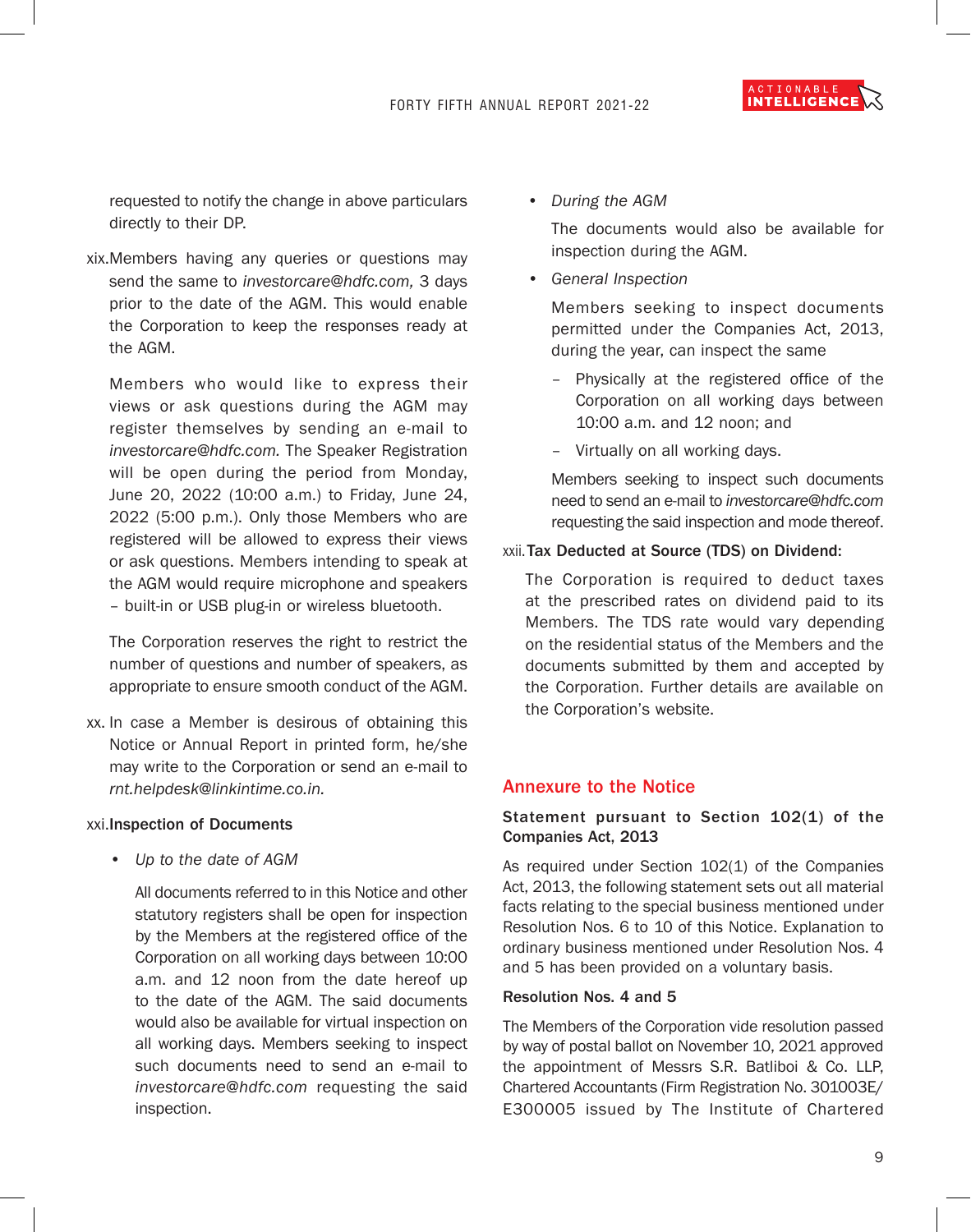

Accountants of India) and Messrs G. M. Kapadia & Co., Chartered Accountants (Firm Registration No. 104767W issued by The Institute of Chartered Accountants of India), as Joint Statutory Auditors of the Corporation for a period of 3 (three) consecutive years to hold office until the conclusion of the 47<sup>th</sup> Annual General Meeting of the Corporation, subject to them continuing to fulfill the applicable eligibility norms. The Members had approved payment of fees to Messrs S.R. Batliboi & Co. LLP and Messrs G. M. Kapadia & Co., amounting to ₹1,90,00,000 and ₹1,25,00,000 respectively, plus applicable taxes and reimbursement of out of pocket expenses incurred by them in connection with the audit of the accounts of the Corporation for the financial year 2021-22.

During the financial year 2021-22, the Corporation has paid the following amounts (excluding applicable taxes) to its statutory auditors:

| <b>Particulars</b>                                 | Amount $(\bar{\tau})$ in crore)          |                                         |                                               |  |
|----------------------------------------------------|------------------------------------------|-----------------------------------------|-----------------------------------------------|--|
|                                                    | Messrs B<br><b>SR&amp;Co.</b><br>$LLP^*$ | Messrs S.R.<br>Batliboi &<br>$Co. LLP*$ | <b>Messrs</b><br>G. M.<br>Kapadia &<br>$Co.*$ |  |
| <b>Statutory Audit fees</b>                        |                                          | 0.97                                    | 0.64                                          |  |
| Consolidation of<br>Annual Accounts                |                                          | 0.28                                    | 0.19                                          |  |
| Internal Control and<br><b>Financial Reporting</b> |                                          | 0.25                                    | 0.17                                          |  |
| Limited reviews                                    | 1.55                                     | $0.40^\circ$                            | 0.25 <sup>e</sup>                             |  |
| Total                                              | 1.55                                     | 1.90                                    | 1.25                                          |  |

\* Tenure: April 1, 2021 to November 10, 2021.

# Appointed with effect from November 10, 2021.

e Pertains to one quarter.

During the financial year 2021-22, Messrs B S R & Co. LLP was also paid  $\bar{\tau}$  0.80 crore towards certification fees.

It is now proposed to fix the annual remuneration payable to the Joint Statutory Auditors of the Corporation as under, plus applicable taxes and reimbursement of out of pocket expenses incurred

by them in connection with the audit of the accounts of the Corporation for the financial year 2022-23 and for such years till the same is revised:

| <b>Particulars</b>                                 | Amount $(\bar{\tau})$ in crore)   |                               |  |
|----------------------------------------------------|-----------------------------------|-------------------------------|--|
|                                                    | Messrs S.R.<br>Batliboi & Co. LLP | Messrs G. M.<br>Kapadia & Co. |  |
| <b>Statutory Audit fees</b>                        | 1.11                              | 0.74                          |  |
| Consolidation of<br>Annual Accounts                | 0.30                              | 0.20                          |  |
| Internal Control and<br><b>Financial Reporting</b> | 0.30                              | 0.20                          |  |
| Limited reviews                                    | 1.44                              | 0.96                          |  |
| Total                                              | 3.15                              | 2.10                          |  |

The Audit and Governance Committee and the Board of Directors of the Corporation unanimously recommend the payment of remuneration to Messrs S.R. Batliboi & Co. LLP and Messrs G. M. Kapadia & Co., being the Joint Statutory Auditors of the Corporation as set out at Resolution Nos. 4 and 5 of this Notice for approval of the Members.

None of the Directors or Key Managerial Personnel of the Corporation or their relatives are in any way concerned or interested, financially or otherwise, in Resolution Nos. 4 and 5 of the Notice.

### Resolution No. 6

The Members of the Corporation at the 41<sup>st</sup> Annual General Meeting held on July 30, 2018 had approved the re-appointment of Mr. Deepak S. Parekh as a non-executive director of the Corporation liable to retire by rotation and for continuation of his directorship during his tenure of re-appointment on attaining the age of seventy five years.

In accordance with the provisions of the Companies Act, 2013 and the Articles of Association of the Corporation, Mr. Deepak S. Parekh is liable to retire by rotation as a non-executive director at this Annual General Meeting ("AGM"). He is eligible for re-appointment. Mr. Parekh attained the age of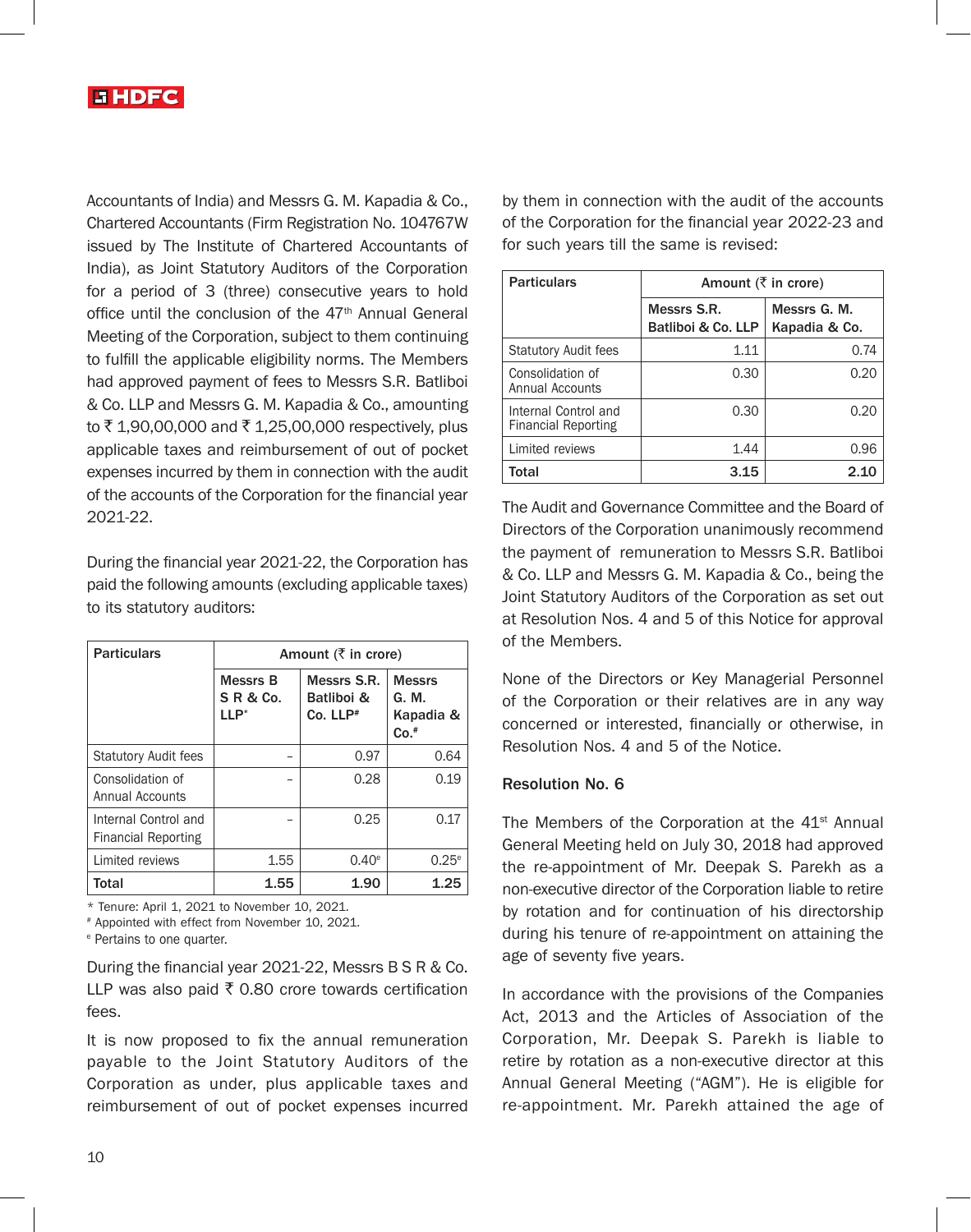

seventy five years on October 18, 2019 and as such the Corporation is required to obtain the approval of its members by way of a Special Resolution as required under Regulation 17(1A) of the Securities and Exchange Board of India (Listing Obligations and Disclosure Requirements) Regulations, 2015 ("Listing Regulations") for such re-appointment as a non-executive director.

Mr. Deepak S. Parekh spearheads the Corporation, which has turned the dream of owning a home into a reality for millions across the country. The buoyant performance showcased by the Corporation which has helped it to tide through these difficult times, is largely attributable to the continued leadership, guidance and the ethos/values which have been instilled by Mr. Parekh in every cornerstone of the Corporation. Mr. Parekh's astute business acumen and foresightedness has not only made the Corporation the leader in mortgages, but has also transformed it into India's leading financial services conglomerate with presence in banking, asset management, life insurance, general insurance, real estate venture fund, education loans and education.

Considering the role played by Mr. Parekh in the growth of HDFC group and his contributions to the growth of the Corporation, the board recommends the re-appointment of Mr. Deepak S. Parekh as a non-executive director of the Corporation liable to retire by rotation by passing special resolution as set out at Resolution No. 6 of this Notice.

The Board of Directors of the Corporation at its meeting held on April 4, 2022, approved a composite scheme of amalgamation ("Scheme") for the amalgamation of: (i) HDFC Investments Limited and HDFC Holdings Limited, wholly-owned subsidiaries of the Corporation, with and into the Corporation and (ii) the Corporation with and into HDFC Bank Limited, subject to receipt of requisite approvals. The Scheme is expected to be approved by all the regulators and

made effective within a period of 12-15 months. Upon the effectiveness of the Scheme, all the directors of the Corporation would automatically cease to be directors of the Corporation and accordingly the tenure of Mr. Parekh would be limited to the effective date of the Scheme. The Board recommends passing of the special resolution as set out at Resolution No. 6 of this Notice for approval of the Members.

Mr. Deepak S. Parekh and his relatives are interested in the matter as set out at Resolution No. 6 of this Notice. None of the other Directors or Key Managerial Personnel of the Corporation or their relatives are in any way concerned or interested, financially or otherwise, in the said resolution.

### Resolution No. 7

The Members of the Corporation at the 43<sup>rd</sup> AGM held on July 30, 2020, had approved the re-appointment of Ms. Renu Sud Karnad as the Managing Director of the Corporation with effect from January 1, 2020 till September 2, 2022.

The Nomination and Remuneration Committee of Directors after considering the meritorious services and significant contribution made by Ms. Renu Sud Karnad to the growth in operations and profitability of the Corporation recommended the re-appointment of Ms. Karnad as the Managing Director of the Corporation for a period of 2 (two) years with effect from September 3, 2022. The Board of Directors at its meeting held on May 2, 2022 considered and approved the same, subject to the approval of the Members of the Corporation.

The Board of Directors of the Corporation at its meeting held on April 4, 2022, approved a composite scheme of amalgamation ("Scheme") for the amalgamation of: (i) HDFC Investments Limited and HDFC Holdings Limited, wholly-owned subsidiaries of the Corporation, with and into the Corporation and (ii) the Corporation with and into HDFC Bank Limited, subject to receipt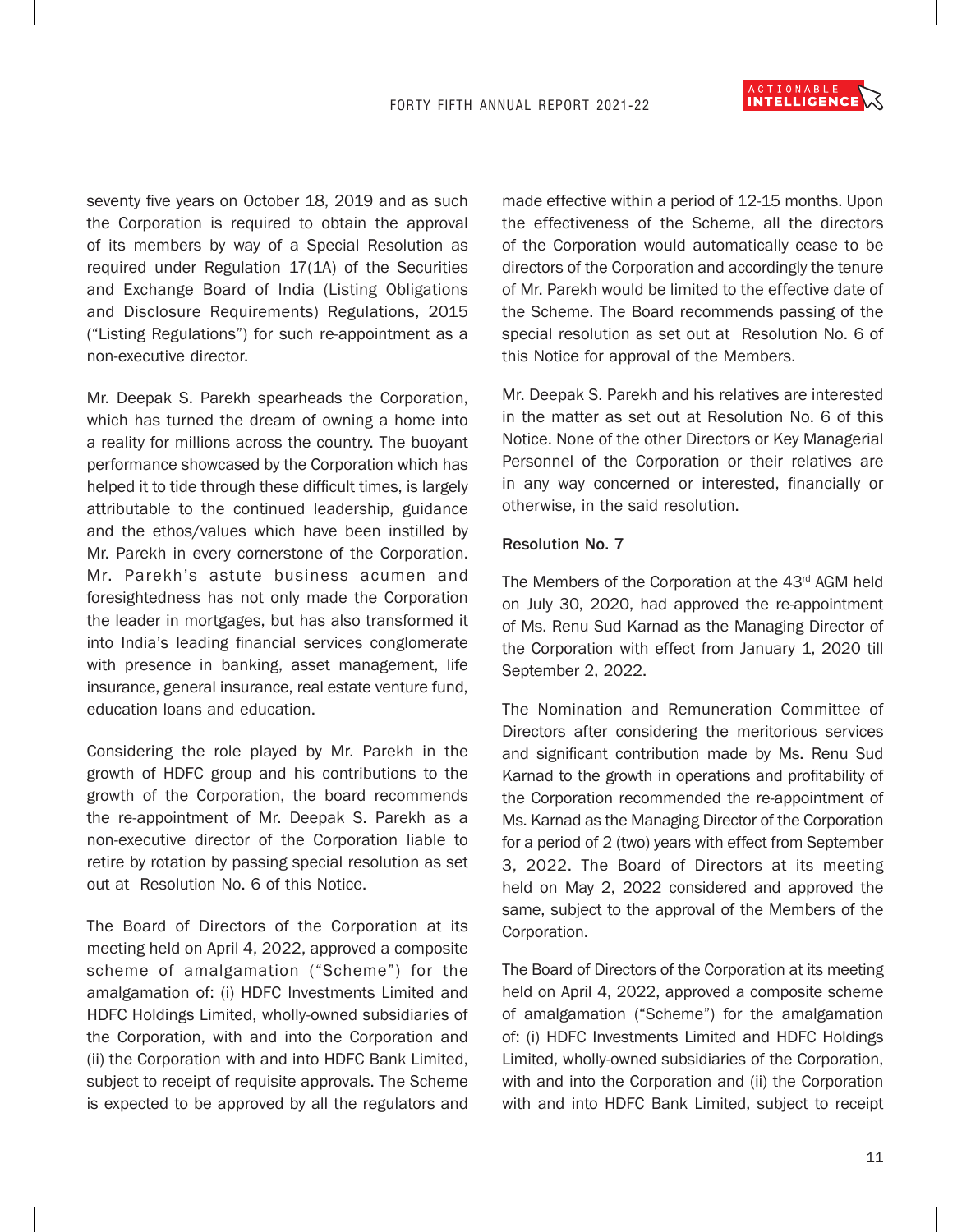

of requisite approvals. The Scheme is expected to be approved by all the regulators and made effective within a period of 12-15 months. Upon the effectiveness of the Scheme, all the directors of the Corporation would automatically cease to be directors of the Corporation and accordingly the tenure of Ms. Karnad would be limited to the effective date of the Scheme. However, the Board after considering other contingencies that may arise in future, if any, have recommended that Ms. Karnad be re-appointed for a period of 2 (two) years.

Ms. Renu Sud Karnad has confirmed that she continues to satisfy the fit and proper criteria as prescribed under Master Direction - Non-Banking Financial Company – Housing Finance Company (Reserve Bank) Directions, 2021 and that she has not been convicted for any offence under any of the statutes enumerated in Part I of Schedule V to the Companies Act, 2013 and that she is not disqualified from being appointed as a Director in terms of Section 164 of the Companies Act, 2013. She has also confirmed that she is not debarred from holding the office of director by virtue of any order by SEBI or any other authority. Ms. Renu Sud Karnad is committed to devote enough time that is required by the Corporation in order to fulfil her fiduciary responsibility towards the various stakeholders.

In terms of the provisions of Section 196 of the Companies Act, 2013 read with Rules thereunder and Schedule V to the said Act, approval of shareholders by way of a special resolution is required in case of appointment/re-appointment of a managing director/ whole-time director/manager who has attained seventy years or more of age. Ms. Renu Sud Karnad would attain seventy years of age on September 3, 2022. Accordingly, the approval of the Members of the Corporation is sought by way of a special resolution for the re-appointment of Ms. Renu Sud Karnad as the Managing Director of the Corporation for a period of 2 (two) years.

The Members are requested to note that there is no change proposed in the terms and conditions of the re-appointment of Ms. Renu Sud Karnad as the Managing Director of the Corporation, that was approved by the Members at the  $44<sup>th</sup>$  AGM held on July 20, 2021. The existing key terms and conditions which would continue after the said re-appointment, more particularly as set out in the agreement between the Corporation and Ms. Renu Sud Karnad are as follows:

- i. During the term, Ms. Renu Sud Karnad shall continue to be a member of the Board and shall be liable to retire by rotation.
- ii. The Board has also designated Ms. Karnad in her capacity as the Managing Director as a Key Managerial Person of the Corporation.
- iii. Salary payable to Ms. Karnad shall be in the range of ₹27,00,000 to ₹36,00,000 per month. Currently, Ms. Karnad is being paid a salary of ₹ 31,80,000 per month.

The said salary range is only an enabling authority to the Board and/or Nomination and Remuneration Committee to decide on the salary payable to Ms. Renu Sud Karnad up to the said upper limit, from time to time. The criteria for evaluation of performance and payment of remuneration to whole-time directors include performance of the Corporation vis-a-vis business plans, performance vis-a-vis industry performance and performance in relation to regulatory and compliance requirements.

The Nomination and Remuneration Committee based on the above including various other factors, decides on the annual increments which during the last 3 (three) years have been in the range of 10% to 13%.

iv. Commission per annum shall be equivalent to such sum as may be fixed by the Board and/ or Nomination and Remuneration Committee,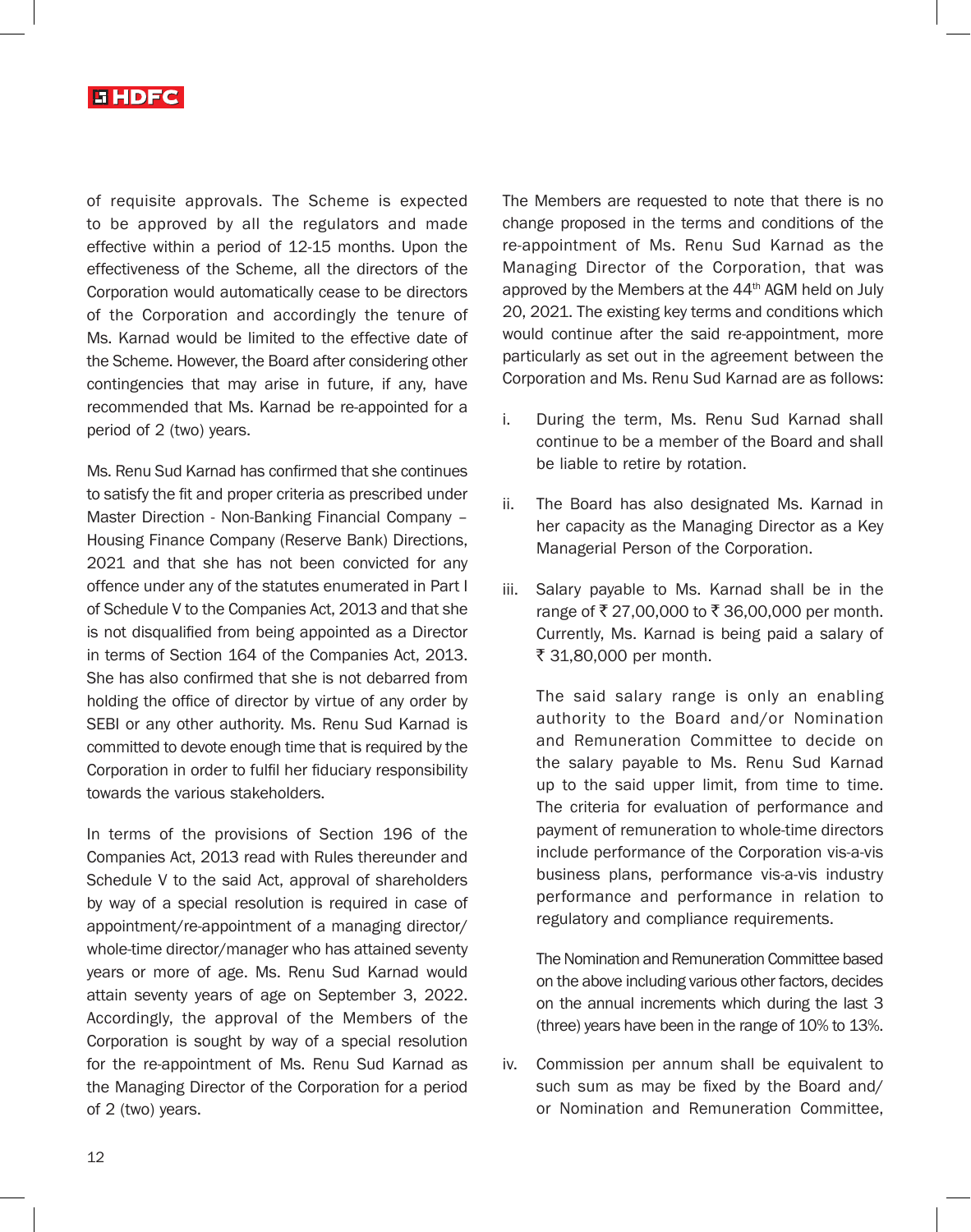

subject to a ceiling of 0.25% of the net profits of the Corporation. The net profits shall be computed in the manner as set out under Section 198 of the Companies Act, 2013. It may be noted that this is just an enabling authority to the Board and/ or Nomination and Remuneration Committee to decide on the commission payable to Ms. Renu Sud Karnad up to 0.25% of the net profits; however, the commission paid to each of the managing directors has never exceeded 0.11% of the respective year's net profits. Approval for payment of commission up to a maximum of 0.25% of net profits is sought out of abundant caution.

- v. Perquisites per annum shall be equivalent to her annual salary. Perquisites include rent free furnished accommodation, reimbursement of gas, electricity, water charges, medical expenses for self and family members, furnishings, payment of premium on personal accident and health insurance, club fees and such other perquisites as may be approved by the Board and/or Nomination and Remuneration Committee, from time to time, subject to an overall ceiling of her annual salary.
- vi. Other benefits and allowances include use of car with driver, telephones for the Corporation's business (expenses whereof would be borne and paid by the Corporation), house rent allowance, leave travel allowance, contributions to provident fund, superannuation fund and all other benefits as are applicable to directors and/or senior employees of the Corporation including but not limited to gratuity, leave entitlement, encashment of leave and housing and other loan facilities as per the schemes of the Corporation and as approved by the Board and/or Nomination and Remuneration Committee, from time to time.
- vii. Subject to fulfilling the eligibility criteria, Ms. Renu Sud Karnad shall be entitled to such post retirement benefit(s) as are provided to

the directors and/or senior employees of the Corporation, in accordance with the policy(ies) framed/to be framed by the Corporation and as approved by the Board and/or Nomination and Remuneration Committee, from time to time.

- viii. Ms. Renu Sud Karnad shall also be eligible for stock options under employee stock option scheme(s) as may be approved by the Board and/ or Nomination and Remuneration Committee, from time to time.
- ix. The valuation of perquisites will be as per the Income-tax Rules, 1962 in cases where the same is otherwise not possible to be valued.
- x. The notice period for termination of the said agreement with Ms. Karnad is 3 (three) months. No severance fee is payable by the Corporation on termination of the agreement.

The Board recommends passing of the special resolution as set out at Resolution No. 7 of this Notice, for the approval of the Members.

Ms. Renu Sud Karnad and her relatives are interested in the matter as set out at Resolution No. 7 of this Notice. None of the other Directors or Key Managerial Personnel of the Corporation or their relatives are in any way, concerned or interested, financially or otherwise, in the said resolution.

## Resolution No. 8

Regulation 23 of the Securities and Exchange Board of India (Listing Obligations and Disclosure Requirements) Regulations, 2015 ("Listing Regulations") requires prior shareholders' approval by means of an ordinary resolution for all material related party transactions and subsequent material modifications as defined by the Audit Committee, even if such transactions are in the ordinary course of business of the concerned company and on an arm's length basis.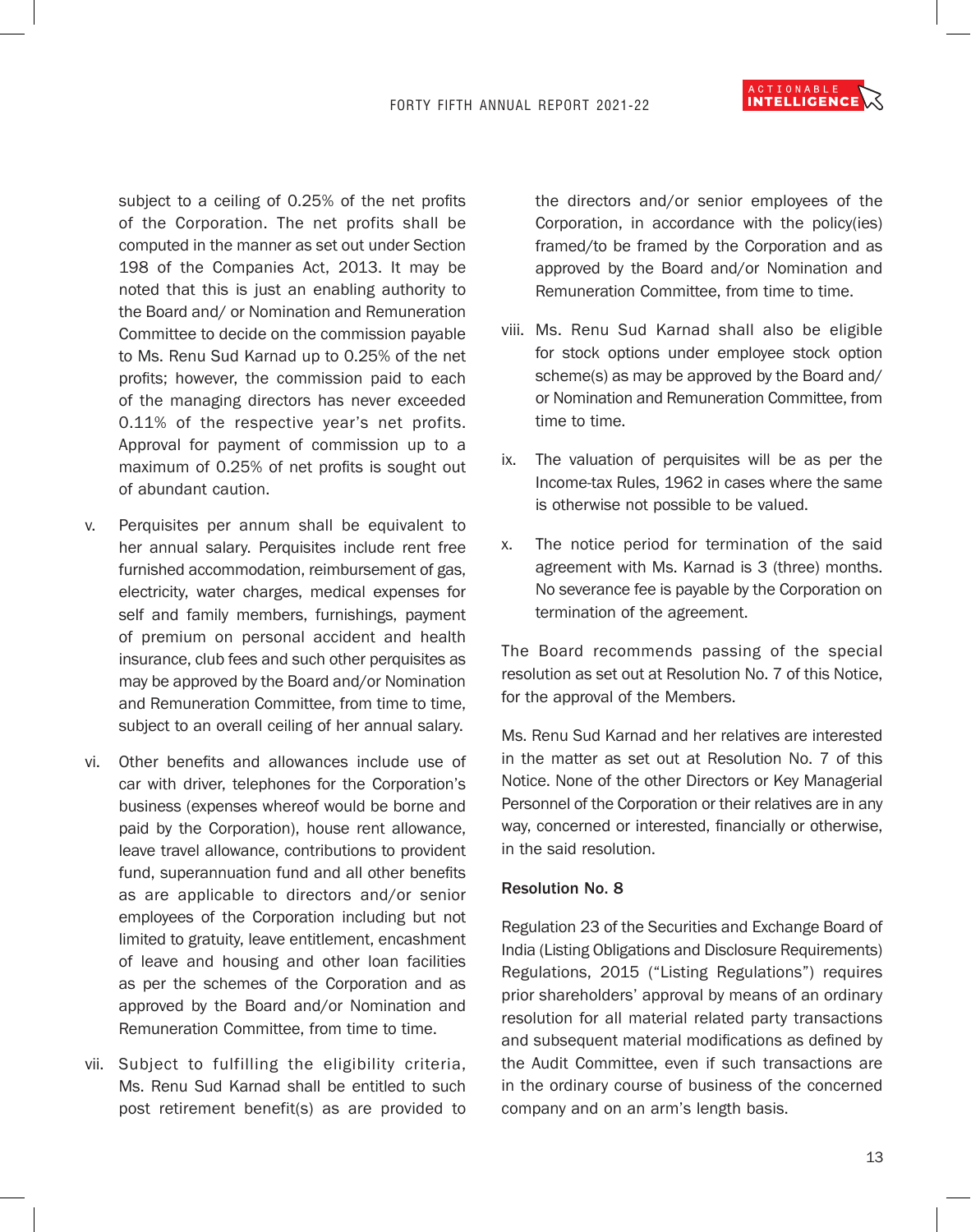

As per the Listing Regulations, a transaction with a related party is considered material, if the transaction(s) to be entered into individually or taken together with previous transactions during a financial year, exceeds  $\bar{\tau}$  1,000 crore or 10% of the annual consolidated turnover of the listed entity as per the last audited financial statements of the listed entity, whichever is lower.

The Corporation enters into transactions with HDFC Bank Limited ("HDFC Bank"), an associate company, which are likely to exceed the above-mentioned materiality thresholds. Details of the major transactions with HDFC Bank are explained hereinunder:

### Routine banking transactions

The Corporation maintains several current accounts and beneficiary accounts with HDFC Bank for its business requirements. Further the Corporation also avails various services from HDFC Bank such as custodian services, investment banking services etc. All these transactions are in the ordinary course of business and on an arm's length basis. Banking charges are levied by HDFC Bank uniformly on all customers in accordance with its policies and Reserve Bank of India ("RBI") norms. Given that the transfer of money both to and from the current accounts maintained by the Corporation as well as the banking charges, arise out of normal day-to-day banking activities, the value of the transactions cannot be ascertained.

# Sourcing of home loans, assignment/securitisation of loans and servicing arrangement

Under one of the arrangement between the Corporation and HDFC Bank, HDFC Bank sources home loans for the Corporation through its branches across India. On receipt of home loan applications through HDFC Bank, the Corporation after necessary due diligence (credit, legal and technical) approves and disburses the loan. The loans form part of the Corporation's loan book. HDFC Bank receives a sourcing fee for the loans sourced by it. Under the current arrangement, HDFC Bank has a right but not an obligation to purchase a maximum of 70% or such percentage as may be mutually agreeable, of the disbursed home loans sourced under the said arrangement. This arrangement has been approved by the Board of Directors of the Corporation and HDFC Bank. The arrangement for sourcing of home loans and also the assignment thereof is in the ordinary course of business of the Corporation and is on an arm's length basis. The Board is of the opinion that such an arrangement is beneficial to both the companies based on the economic and commercial factors. The Corporation has access to HDFC Bank's wide customer base spread across a network of around 6,100 branches. HDFC Bank in turn gets the benefit of an additional retail finance product together with the expertise of the Corporation in credit, legal and technical appraisals of home loans, which has been time tested over the last several years. The Corporation continues to service the loans and the synergy of the arrangement makes it beneficial to the Members and customers of both the organisations. As per the arrangement, the loans continue to be serviced by the Corporation, for which it is paid a consideration on mutually agreeable terms. The Corporation may assign/sell home loans up to an amount of  $\bar{\tau}$  60,000 crore to HDFC Bank during the period from the conclusion of the  $45<sup>th</sup>$  AGM till conclusion of the  $46<sup>th</sup>$ AGM of the Corporation.

# Funded and non-funded facilities

The Corporation in its ordinary course of business avails funded and non-funded facilities from various banks including HDFC Bank. These services are provided by HDFC Bank as a part of its normal banking business to all customers on the basis of uniform procedures. Type of facility, term, end-use and tenure of the transaction, in each case, depends on the requests made by the Corporation as a customer in the ordinary course. The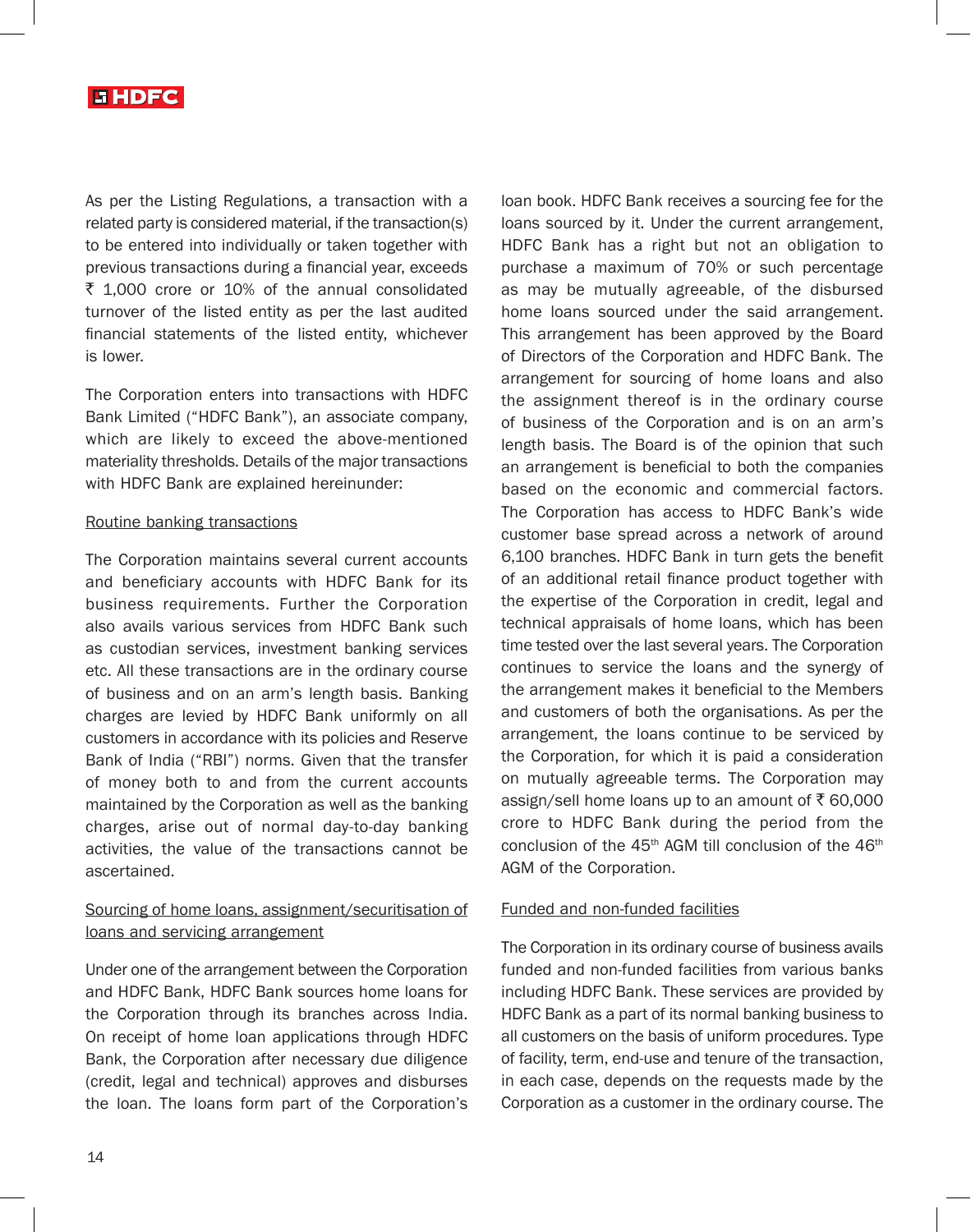

facilities are considered for sanction, on such terms and conditions (including rate of interest, security, tenure, etc.) as may be permitted under applicable RBI norms and relevant policies of HDFC Bank which are uniform for all customers. The Corporation for its day-to-day treasury operations and cash management avails these facilities within the limits permitted under guidelines issued by RBI/National Housing Bank. There are also few consequential transactions such as interest and fees flowing out of principal transactions in the form of loan, guarantees, cash credit etc. and the quantum of such transactions depend on the value of the principal transactions. The said funded and nonfunded facilities are availed for liquidity management and financial risk mitigation and therefore, is in the interest of the Corporation.

#### Forex and Derivative transactions

HDFC Bank being an authorised dealer, deals in foreign exchange and derivatives and these products are offered by it to all customers including the Corporation. The Corporation has in place a Derivatives Committee comprising of the senior management which overviews such transactions and determines the limits for the same based on market conditions. The said transactions are entered into for hedging financial risk and therefore, is in the interest of the Corporation.

### Repo/Reverse Repo Transactions

The Corporation borrows/lends against Government Securities to manage short term liquidity. As a part of overall liquidity management, the Corporation is holding Government of India dated securities, treasury bills and state development loans against which it borrows from the Repo market for short tenors. The Repo market is highly liquid and operates on anonymous online order matching platforms of Clearing Corporation of India Limited. However, if the Repo systems are not available due to technical issues or any other issues, the Corporation intends to undertake Repo transactions with HDFC Bank against Government Securities as collateral.

#### Other transactions

There are other transactions/arrangements including but not limited to receipt of dividend, placement of fixed deposits, fees, commissions, brokerage, reimbursements, issuance of non-convertible debentures and any other transaction(s) that may be specifically approved by the RBI.

The Audit and Governance Committee has granted approval for entering into various related party transactions with HDFC Bank including as stated in the resolution and explanatory statement and has noted that the said transactions will be on an arm's length basis and in the ordinary course of the Corporation's business. The management has provided the said committee with the description of the transactions including material terms and basis of pricing.

The above stated arrangements and transactions with HDFC Bank are related party transactions falling within the purview of the Listing Regulations, either individually or in aggregate, may exceed  $\bar{\tau}$  1,000 crore (being lower than 10% of the annual consolidated turnover of the Corporation) during part of the financial year 2022-23 as well as part of the financial year 2023-24 i.e., from conclusion of the 45th AGM till the conclusion of the 46th AGM of the Corporation.

Accordingly, prior approval of the Members is being sought for entering into the above-mentioned material related party transactions with HDFC Bank, from the conclusion of the 45th AGM till the conclusion of the 46th AGM of the Corporation.

Though the above transactions are in the ordinary course of business of the Corporation and on an arm's length basis and as such the approval of Members under Section 188 of the Companies Act, 2013 and rules thereunder is not required, for abundant caution and from a better corporate governance perspective, the approval of the Members is also being sought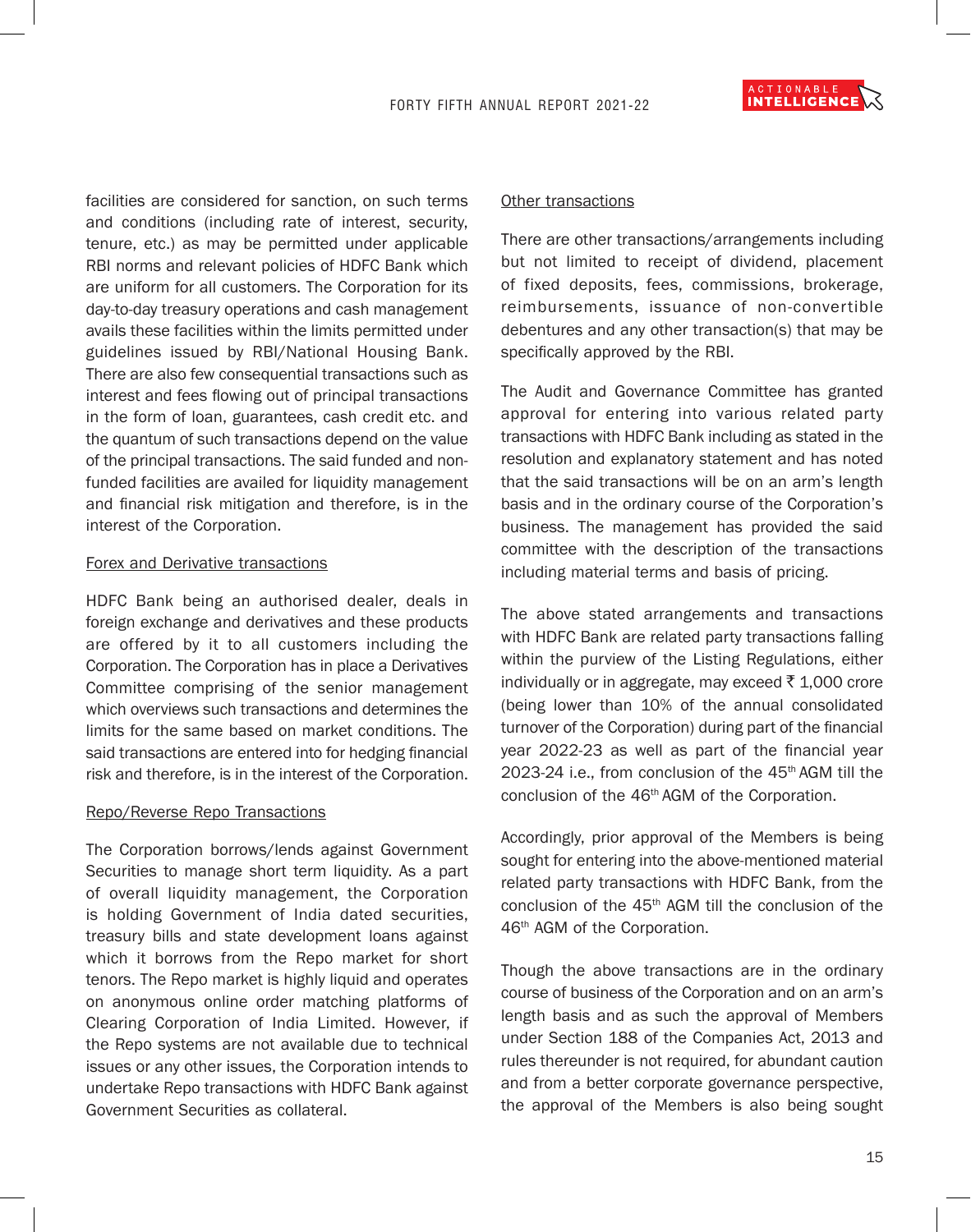

under Section 188 of the Companies Act, 2013 and the rules thereunder for the aforesaid transactions.

The Board recommends passing of the ordinary resolution as set out at Resolution No. 8 of this Notice for the approval of the Members.

Ms. Renu Sud Karnad is a Director of HDFC Bank. None of the other Directors or Key Managerial Personnel of the Corporation or their relatives, other than to the extent of their shareholding in the Corporation and/ or HDFC Bank, if any, are in any way, concerned or interested, financially or otherwise, in the matter as set out at Resolution No. 8 of this Notice.

The Members may please note that all the related parties of the Corporation are prohibited from voting on Resolution No. 8 of this Notice.

### Resolution No. 9

Regulation 23 of the Securities and Exchange Board of India (Listing Obligations and Disclosure Requirements) Regulations, 2015 ("Listing Regulations") requires prior shareholders' approval by means of an ordinary resolution for all material related party transactions and subsequent material modifications as defined by the Audit Committee, even if such transactions are in the ordinary course of business of the concerned company and on an arm's length basis.

As per the Listing Regulations, a transaction with a related party is considered material, if the transaction(s) to be entered into individually or taken together with previous transactions during a financial year, exceeds ` 1,000 crore or 10% of the annual consolidated turnover of the listed entity as per the last audited financial statements of the listed entity, whichever is lower.

The Corporation may enter into transaction(s) with HDFC Life Insurance Company Limited ("HDFC Life"), an associate company, which either individually or in aggregate are likely to exceed the above-mentioned materiality thresholds during the financial year 2022-23. Details of the major transactions with HDFC Life are explained hereinunder:

## Receipt of Dividend

The Board of Directors of HDFC Life at its Meeting held on April 26, 2022 recommended a dividend of  $\bar{\tau}$  1.70 per equity share of  $\bar{\tau}$  10 each for the financial year 2021-22, subject to approval of its Members at its ensuing AGM. The Corporation holds 100,99,65,325 equity shares in HDFC Life.

### Investments

The Corporation may be required to infuse further capital in HDFC Life subject to regulatory approvals, if any, so as to help HDFC Life maintain the appropriate solvency margin. The amount of capital infusion would depend on various factors and cannot be ascertained at this moment.

# **Other transactions**

The Corporation also enters into routine transactions with HDFC Life from time to time, including but not limited to issuance of non-convertible debentures, payment of interest thereon, reimbursement of expenses, payment of insurance premium(s), if any and receipt of name usage fees, if any.

The Audit and Governance Committee has granted approval for entering into the aforesaid related party transactions with HDFC Life including as stated in the resolution and explanatory statement and has noted that the said transactions will be on an arm's length basis and in the ordinary course of the Corporation's business. The management has provided the said committee with the description of the transactions including material terms and basis of pricing.

The above stated arrangements and transactions with HDFC Life are related party transactions falling within the purview of the Listing Regulations, either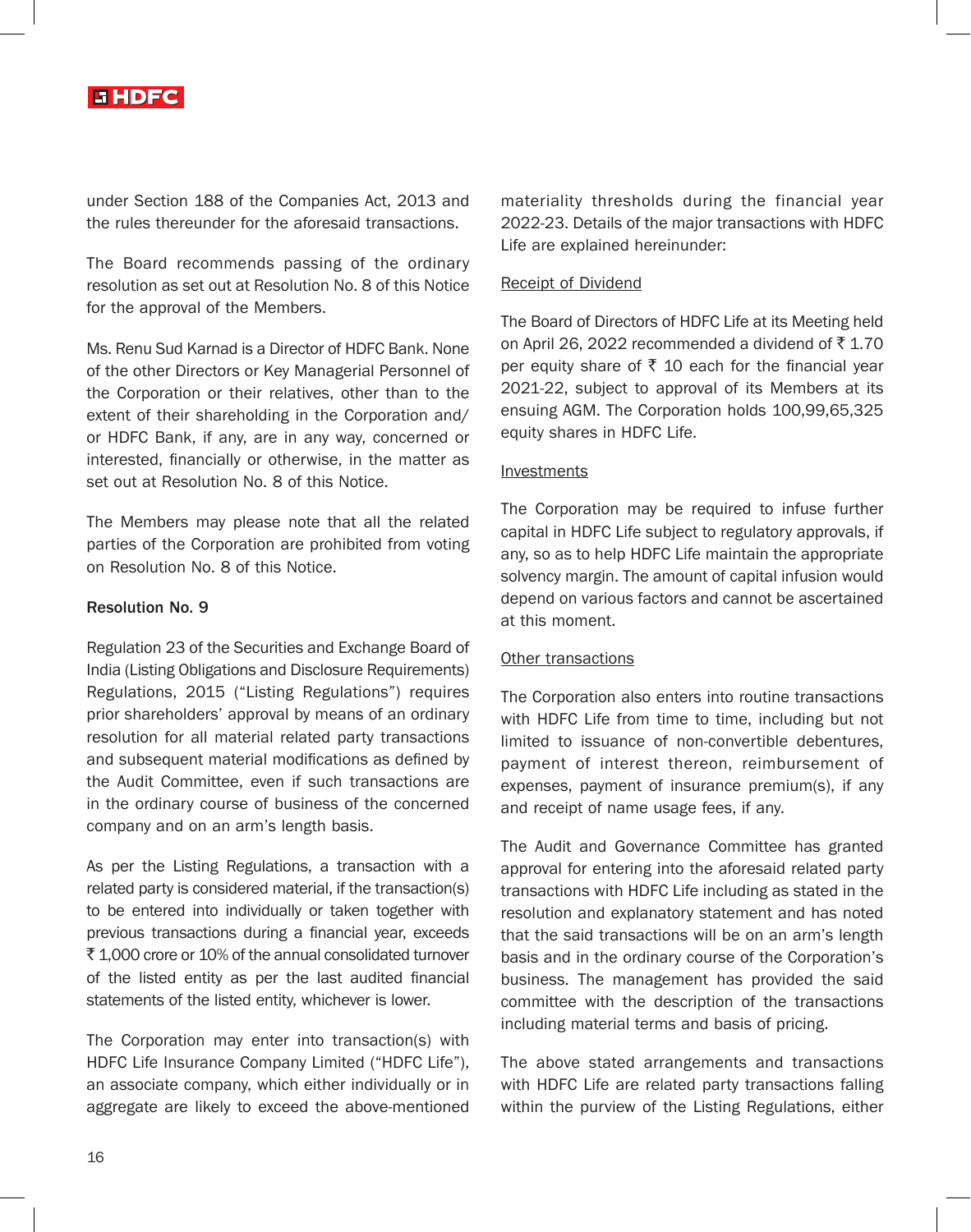

individually or in aggregate, may exceed  $\bar{\tau}$  1,000 crore (being lower than 10% of the annual consolidated turnover of the Corporation) during the financial year 2022-23.

Accordingly, prior approval of the Members is being sought for entering into the above-mentioned material related party transactions with HDFC Life, during the financial year 2022-23.

Though the above transactions are in the ordinary course of business of the Corporation and on an arm's length basis and as such the approval of Members under Section 188 of the Companies Act, 2013 and rules thereunder is not required, for abundant caution and from a better corporate governance perspective, the approval of the Members is also being sought under Section 188 of the Companies Act, 2013 and the rules thereunder for the aforesaid transactions.

The Board recommends passing of the ordinary resolution as set out at Resolution No. 9 of this Notice for the approval of the Members.

Mr. Deepak S. Parekh, Mr. Keki M. Mistry and Ms. Renu Sud Karnad are Directors of HDFC Life. None of the other Directors or Key Managerial Personnel of the Corporation or their relatives, other than to the extent of their shareholding in the Corporation and/ or HDFC Life, if any, are in any way, concerned or interested, financially or otherwise, in the matter as set out at Resolution No. 9 of this Notice.

The Members may please note that all the related parties of the Corporation are prohibited from voting on Resolution No. 9 of this Notice.

#### Resolution No. 10

The Members of the Corporation at the 44<sup>th</sup> AGM held on July 20, 2021, approved the issuance of Redeemable Non-Convertible Debentures ("NCDs"), secured or unsecured and/or any other hybrid instruments (not in the nature of equity shares) which may or may not be classified as being Tier II capital under the provisions of the Master Direction – Non-Banking Financial Company – Housing Finance Company (Reserve Bank) Directions, 2021 ("RBI-HFC Directions"), for an amount not exceeding ₹ 1,25,000 crore during a period of 1 (one) year from the date of the said AGM. Pursuant to the said authority, the Corporation raised  $\bar{\tau}$  41,000 crore by issuance of secured NCDs from the date of the 44<sup>th</sup> AGM.

As at March 31, 2022, the outstanding secured NCDs issued by the Corporation stood at ₹1,66,720.75 crore and unsecured NCDs at  $\bar{\tau}$  3,000 crore.

In terms of Section 71 of the Companies Act, 2013, which deals with the issue of debentures read with Section 42 of the said Act, which deals with the offer or invitation for subscription of securities of a company on a private placement basis read with Rule 14 of the Companies (Prospectus and Allotment of Securities) Rules, 2014, a company can make private placement of its securities including NCDs only after receipt of prior approval of its shareholders by way of a special resolution. The Companies (Prospectus and Allotment of Securities) Rules, 2014 further provides that the said special resolution must be passed in respect of all offers/invitations for the NCDs to be issued during a year and such a special resolution is required to be passed every year in case the proposed amount to be raised exceeds the limit as specified in Section 180(1) (c) of the Companies Act, 2013. The value of NCDs proposed to be issued by the Corporation is likely to exceed the aforesaid limit. In view of the above requirements, the approval of the Members is being sought by way of a special resolution.

The Board of Directors would offer NCDs to such persons as identified under Section 42 of the Companies Act, 2013 read with Rule 14 of the Companies (Prospectus and Allotment of Securities) Rules, 2014, as stated above, at such time(s) as deemed fit, within the limits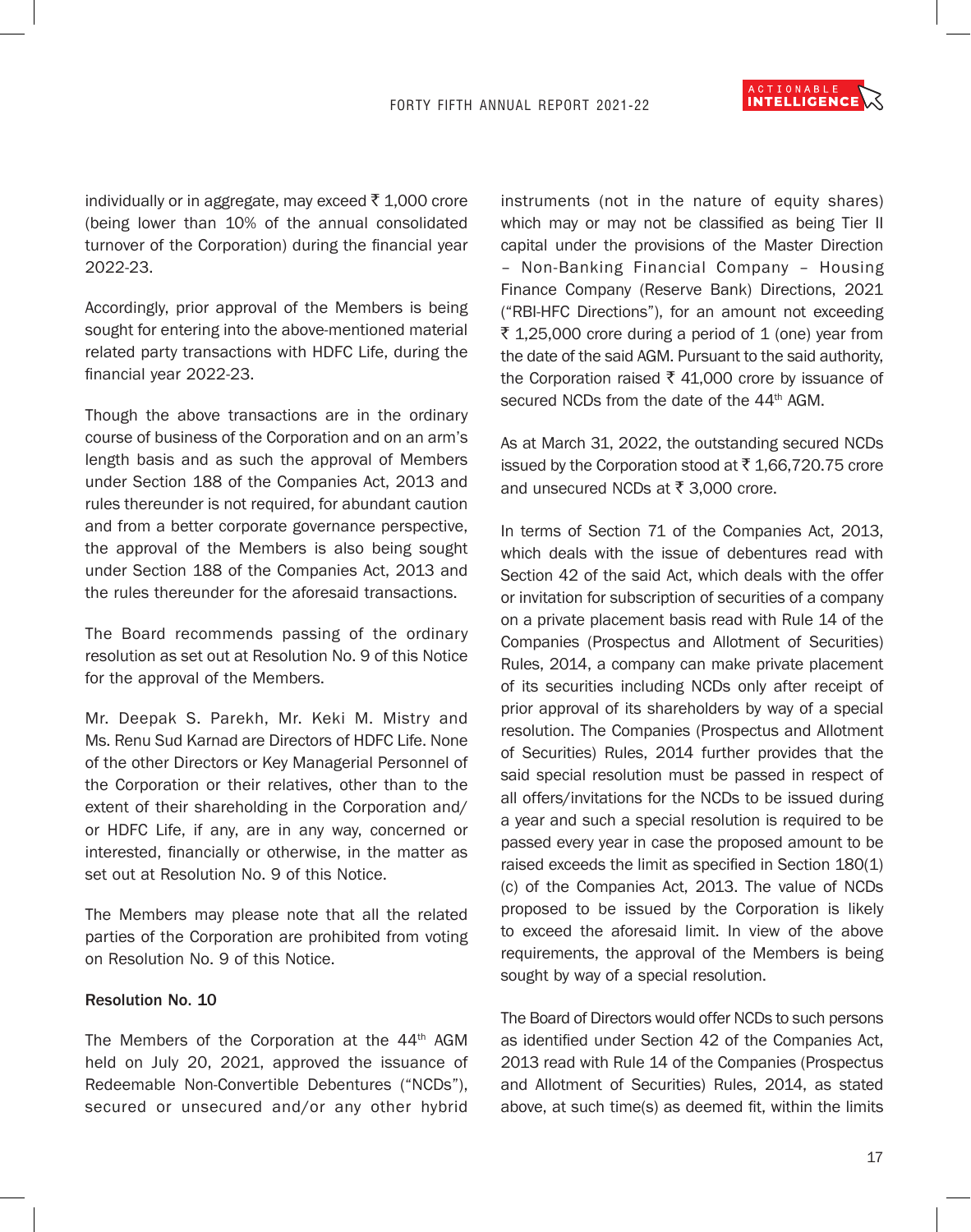

prescribed by the Members. These NCDs will be issued for cash either at par or premium or at a discount to face value depending upon the prevailing market conditions.

Accordingly, the approval of the Members is being sought by way of a special resolution authorising the Board of Directors to issue NCDs and/or any other hybrid instruments (not being in the nature of equity shares) which may or may not be classified as being Tier II capital under the provisions of the RBI-HFC Directions for an aggregate amount not exceeding ₹ 1,25,000 crore on private placement basis, in more than one tranche, during a period of  $1$  (one) year from the date of this AGM.

The Board unanimously recommends passing of the special resolution as set out at Resolution No. 10 of this Notice, for the approval of the Members.

None of the Directors or Key Managerial Personnel of the Corporation or their relatives, other than to the extent of their shareholding in the Corporation, if any, are in any way, concerned or interested, financially or otherwise, in the matter as set out at Resolution No. 10 of this Notice.

By Order of the Board

May 2, 2022

Ajay Agarwal MUMBAI Company Secretary<br>May 2, 2022 TCS: 9023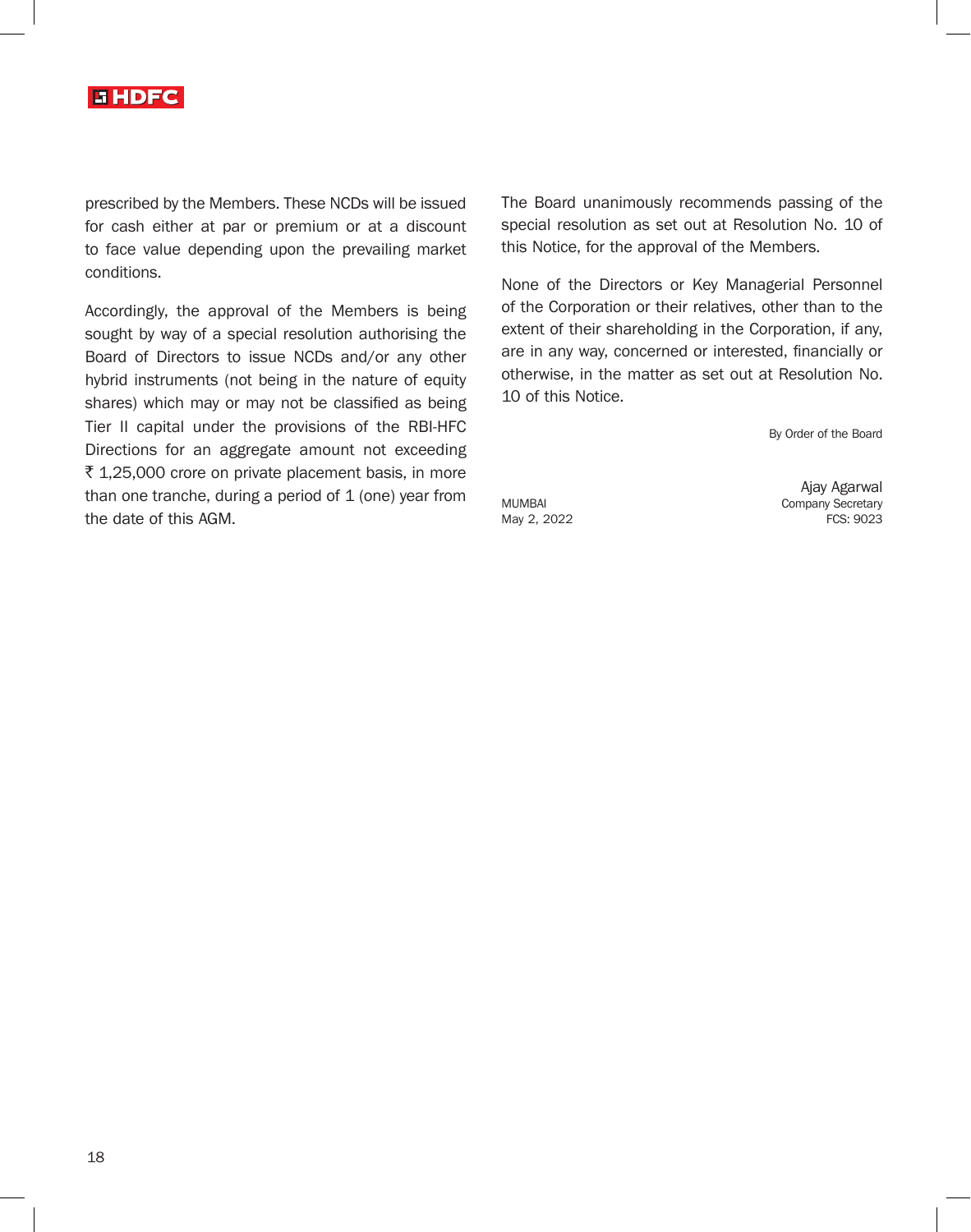

# Additional information about Directors pursuant to Regulation 36 of the SEBI (Listing Obligations and Disclosure Requirements) Regulations, 2015 and Secretarial Standard 2, issued by the Institute of Company Secretaries of India

| Resolution No.                                            | 3                                                                                                                                                                                                                                                                                                                                                                                                                                                                                                                                   | 6                                                                                                                                                                                                                                                                                                                                                                                                                                                                                                                                  | $\overline{7}$                                                                                                                                                                                                                                                                                                                                                                                                                                                                                                                   |
|-----------------------------------------------------------|-------------------------------------------------------------------------------------------------------------------------------------------------------------------------------------------------------------------------------------------------------------------------------------------------------------------------------------------------------------------------------------------------------------------------------------------------------------------------------------------------------------------------------------|------------------------------------------------------------------------------------------------------------------------------------------------------------------------------------------------------------------------------------------------------------------------------------------------------------------------------------------------------------------------------------------------------------------------------------------------------------------------------------------------------------------------------------|----------------------------------------------------------------------------------------------------------------------------------------------------------------------------------------------------------------------------------------------------------------------------------------------------------------------------------------------------------------------------------------------------------------------------------------------------------------------------------------------------------------------------------|
| Name of the Director                                      | Mr. V. Srinivasa Rangan                                                                                                                                                                                                                                                                                                                                                                                                                                                                                                             | Mr. Deepak S. Parekh                                                                                                                                                                                                                                                                                                                                                                                                                                                                                                               | Ms. Renu Sud Karnad                                                                                                                                                                                                                                                                                                                                                                                                                                                                                                              |
| Director Identification Number                            | 00030248                                                                                                                                                                                                                                                                                                                                                                                                                                                                                                                            | 00009078                                                                                                                                                                                                                                                                                                                                                                                                                                                                                                                           | 00008064                                                                                                                                                                                                                                                                                                                                                                                                                                                                                                                         |
| Age                                                       | 62                                                                                                                                                                                                                                                                                                                                                                                                                                                                                                                                  | 77                                                                                                                                                                                                                                                                                                                                                                                                                                                                                                                                 | 69                                                                                                                                                                                                                                                                                                                                                                                                                                                                                                                               |
| Nationality                                               | Indian                                                                                                                                                                                                                                                                                                                                                                                                                                                                                                                              | Indian                                                                                                                                                                                                                                                                                                                                                                                                                                                                                                                             | Indian                                                                                                                                                                                                                                                                                                                                                                                                                                                                                                                           |
| Qualification                                             | • Bachelor's Degree in Commerce<br>• Associate of The Institute of Chartered<br>Accountants of India                                                                                                                                                                                                                                                                                                                                                                                                                                | • Fellow of The Institute of Chartered<br>Accountants in England and Wales                                                                                                                                                                                                                                                                                                                                                                                                                                                         | • Bachelor's Degree in law<br>• Master's Degree in Economics<br>• Parvin Fellow - Woodrow Wilson School<br>of Public and International Affairs,<br>Princeton University, USA                                                                                                                                                                                                                                                                                                                                                     |
| <b>Brief Profile</b>                                      | Mr. Rangan is the Executive Director<br>of the Corporation. Mr. Rangan joined<br>the Corporation in 1986 and has<br>served in Delhi Region and was the<br>Senior General Manager - Corporate<br>Planning & Finance function since 2001.<br>Mr. Rangan has been the Executive<br>Director of the Corporation with effect<br>from January 1, 2010. He is also the Chief<br>Financial Officer of the Corporation and is<br>responsible for mobilisation of funds for<br>the Corporation, investment and asset<br>liability management. | Mr. Parekh joined the Corporation in<br>1978. He was inducted as a whole-time<br>director of the Corporation in 1985 and<br>subsequently appointed as the Managing<br>Director of the Corporation (designated<br>as "Chairman") in 1993. He retired as<br>the Managing Director on December 31,<br>2009. Mr. Parekh was appointed as a<br>non-executive director of the Corporation<br>with effect from January 1, 2010. He is<br>the Chairman of the Board of Directors<br>of the Corporation and its certain group<br>companies. | Ms. Karnad is the Managing Director of the<br>Corporation. She joined the Corporation in<br>1978 and was appointed as the Executive<br>Director of the Corporation in 2000,<br>re-designated as the Joint Managing<br>Director of the Corporation in October 2007.<br>Ms. Karnad has been the Managing<br>Director of the Corporation with effect from<br>January 1, 2010. Ms. Karnad is currently<br>the President of the International Union for<br>Housing Finance (IUHF), an association of<br>global housing finance firms. |
| No. of shares held                                        | 7,11,975                                                                                                                                                                                                                                                                                                                                                                                                                                                                                                                            | 12,00,000                                                                                                                                                                                                                                                                                                                                                                                                                                                                                                                          | 29,08,262                                                                                                                                                                                                                                                                                                                                                                                                                                                                                                                        |
| Terms and conditions<br>of appointment/re-<br>appointment | Mr. V. Srinivasa Rangan is a Whole-time<br>Director (designated as Executive Director),<br>liable to retire by rotation.<br>There is no change in the terms and<br>conditions which were approved by<br>the Members at the 43rd AGM held on<br>July 30, 2020 and 44th AGM held on<br>July 20, 2021.                                                                                                                                                                                                                                 | Non-executive Director liable to retire by<br>rotation.                                                                                                                                                                                                                                                                                                                                                                                                                                                                            | Ms. Renu Sud Karnad is being re-appointed<br>as the Managing Director with effect from<br>September 3, 2022 for a period of 2 (two)<br>years liable to retire by rotation upon terms<br>and conditions including those relating to<br>remuneration more specifically set out<br>in the statement provided for Resolution<br>No. 7.                                                                                                                                                                                               |
| Remuneration sought to<br>be paid                         | As approved by the members at the 43rd<br>AGM held on July 30, 2020 and 44th<br>AGM held on July 20, 2021.                                                                                                                                                                                                                                                                                                                                                                                                                          | Sitting fees and commission                                                                                                                                                                                                                                                                                                                                                                                                                                                                                                        | Refer the statement provided for Resolution<br>No. 7                                                                                                                                                                                                                                                                                                                                                                                                                                                                             |
| Date of first<br>appointment on Board                     | January 1, 2010                                                                                                                                                                                                                                                                                                                                                                                                                                                                                                                     | January 1, 2010                                                                                                                                                                                                                                                                                                                                                                                                                                                                                                                    | May 3, 2000                                                                                                                                                                                                                                                                                                                                                                                                                                                                                                                      |